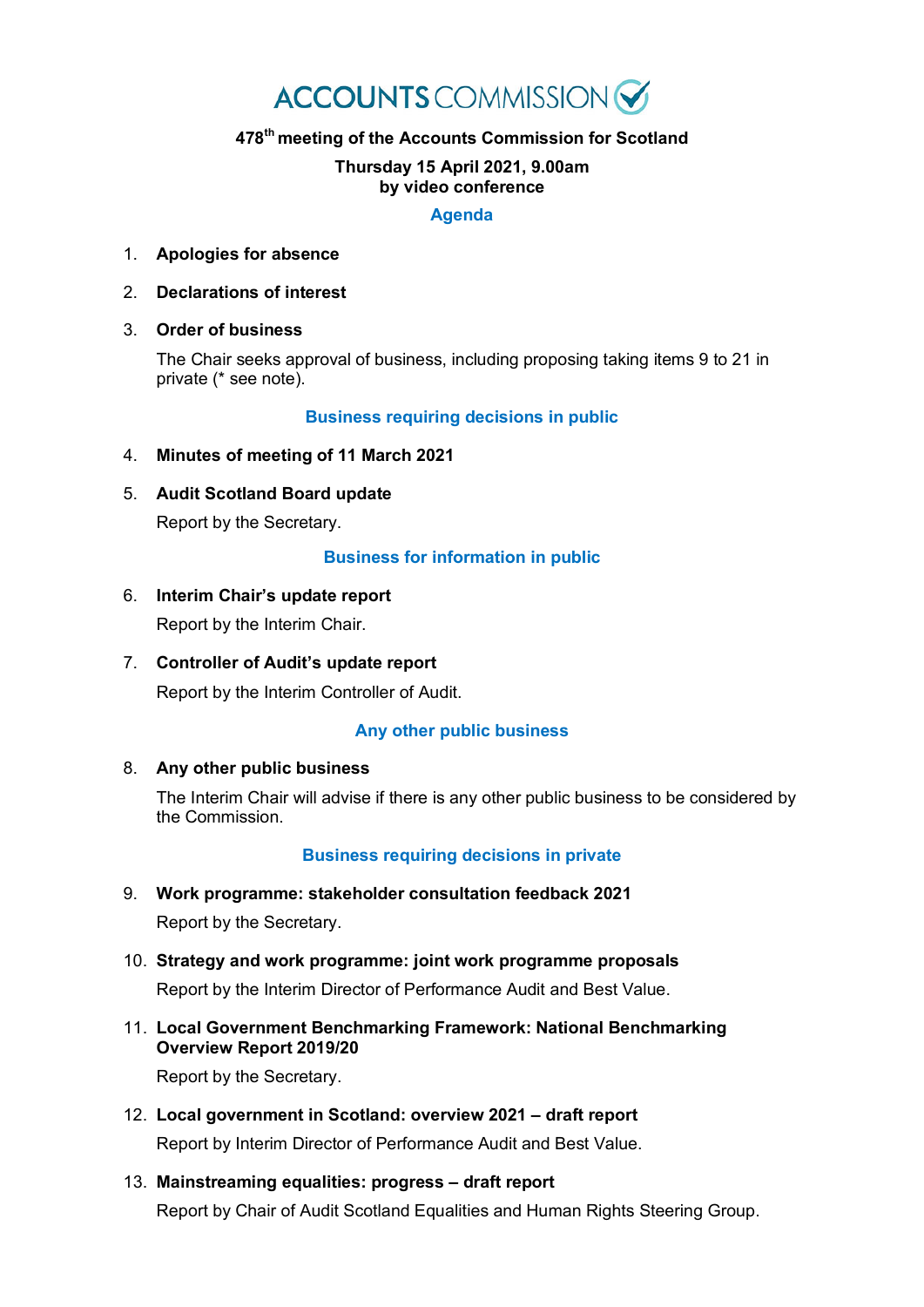# 14. **Equality outcomes 2021-25**

Report by Chair of Audit Scotland Equalities and Human Rights Steering Group.

15. **Best Value update**

Report by the Secretary.

- 16. **New audit appointments update** Report by the Interim Chair.
- 17. **Draft Code of Audit Practice** Report by the Secretary.
- 18. **Addendum to Audit Planning Guidance** Report by the Secretary.

# **Business for information in private**

19. **Secretary's update report** Report by the Secretary.

# 20. **Audit Scotland update**

Verbal report by Chief Operating Officer, Audit Scotland.

# **Any other private business**

# 21. **Any other private business**

The Interim Chair will advise if there is any other business to be considered by the Commission in private.

It is proposed that items 9 to 21 be considered in private because:

- Item 9 reports on the outcome of a stakeholder consultation which includes matters which may affect the forthcoming Scottish Parliamentary election.
- Item 10 proposes a draft work programme which includes matters which may affect the forthcoming Scottish Parliamentary election.
- Item 11 includes discussion with representatives of the Local Government Benchmarking Board which includes matters which may affect the forthcoming Scottish Parliamentary election.
- Item 12 proposes a draft audit report which the Commission is to consider in private before publishing.
- Item 13 proposes a draft report which the Commission is to consider in private before publishing.
- Item 14 proposes a draft report which the Commission is to consider in private before publishing.
- Item 15 requires the Commission to consider confidential policy matters.
- Item 16 requires the Commission to consider confidential commercial and contractual matters.
- Item 17 requires the Commission to discuss confidential policy matters.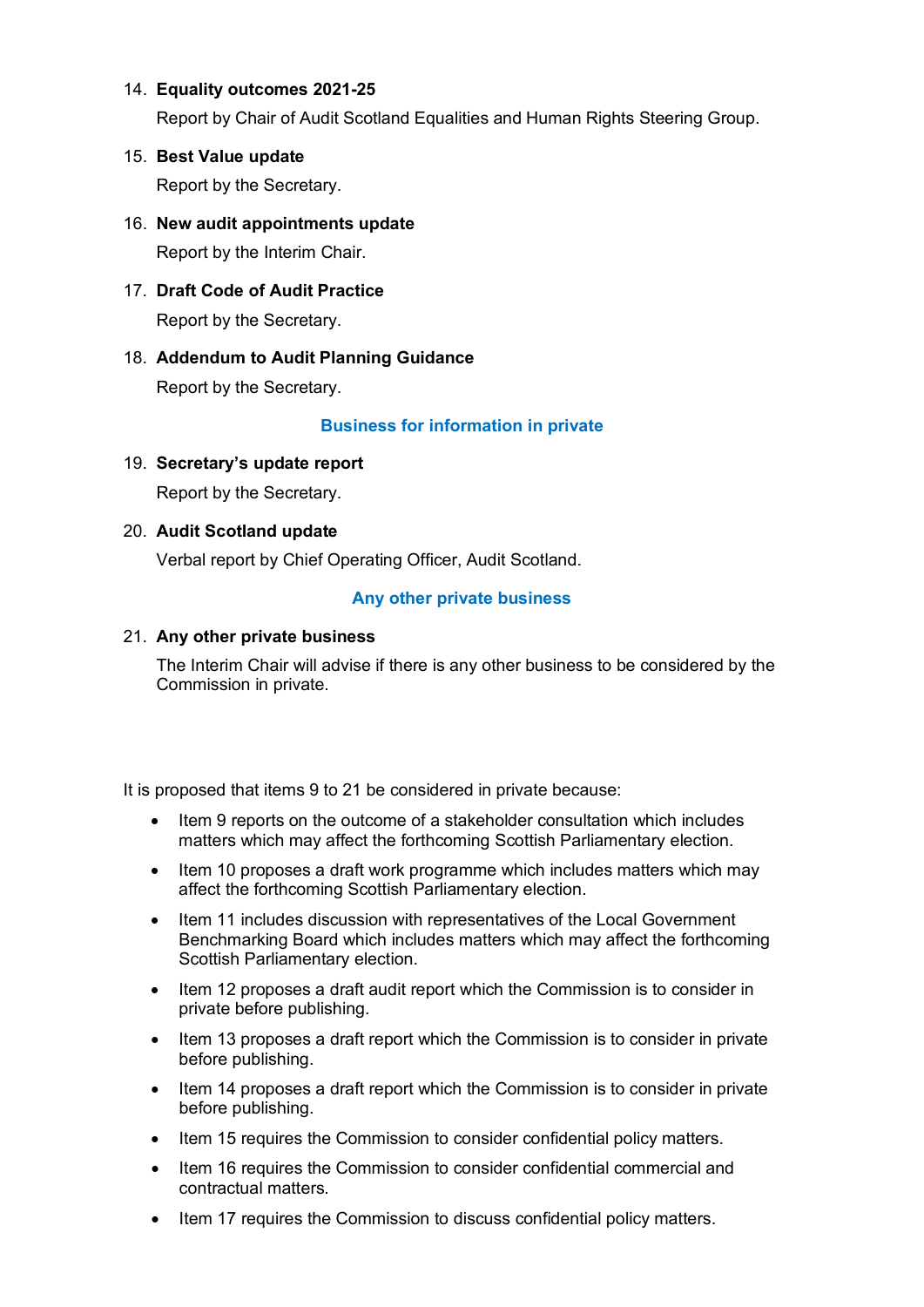- Item 18 requires the Commission to discuss confidential policy matters.
- Item 19 includes reference to public policy matters which may affect the forthcoming Scottish Parliamentary election.
- Item 20 requires the Commission to consider confidential business matters.
- Item 21 may be required if there are any confidential matters that require to be discussed outwith the public domain. The Interim Chair will inform the meeting in public at the start of the meeting if this item is required and what it covers.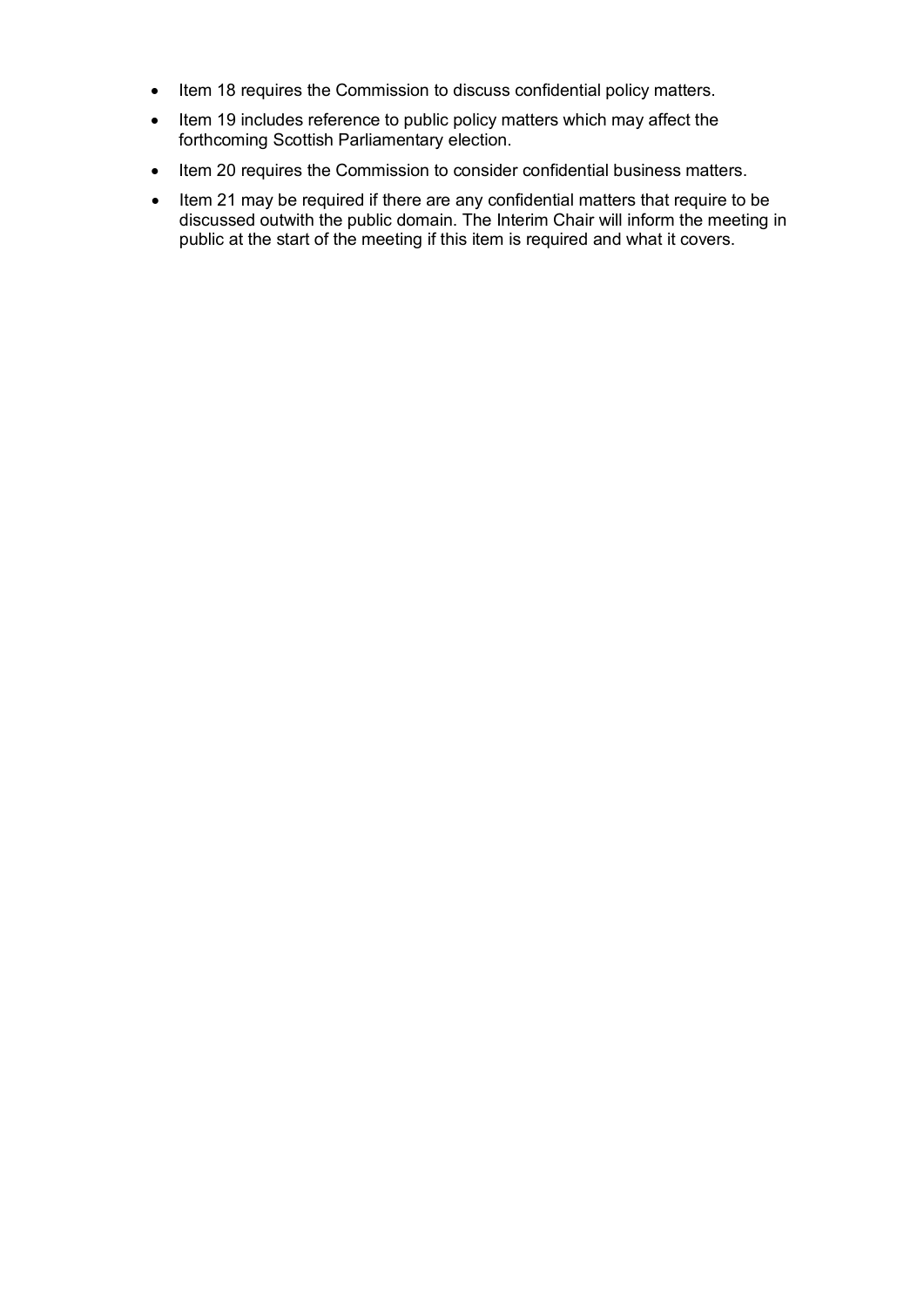The following papers are enclosed for this meeting:

| Agenda item                                                                            | Paper number |
|----------------------------------------------------------------------------------------|--------------|
| <b>Agenda item 4:</b>                                                                  |              |
| Minutes of meeting of 11 March 2021                                                    | AC.2021.4.1  |
| <b>Agenda item 5:</b>                                                                  |              |
| Report by Secretary to the Commission                                                  | AC.2021.4.2  |
| Agenda item 6:                                                                         |              |
| Report by Interim Chair                                                                | AC.2021.4.3  |
| <b>Agenda item 7:</b>                                                                  |              |
| Report by Interim Controller of Audit                                                  | AC.2021.4.4  |
| <b>Agenda item 9:</b>                                                                  |              |
| Report by Secretary to the Commission                                                  | AC.2021.4.5  |
| Agenda item 10:                                                                        |              |
| Report by Interim Director of Performance Audit and Best Value                         | AC.2021.4.6  |
| <b>Agenda item 11:</b>                                                                 |              |
| Report by Secretary to the Commission                                                  | AC.2021.4.7  |
| <b>Agenda item 12:</b>                                                                 |              |
| Report by Interim Director of Performance Audit and Best Value                         | AC.2021.4.8  |
| <b>Agenda item 13:</b>                                                                 |              |
| Report by Chair of Audit Scotland Equalities and Human Rights<br><b>Steering Group</b> | AC.2021.4.9  |
| <b>Agenda item 14:</b>                                                                 |              |
| Report by Chair of Audit Scotland Equalities and Human Rights<br><b>Steering Group</b> | AC.2021.4.10 |
| Agenda item 15:                                                                        |              |
| Report by Secretary to the Commission                                                  | AC.2021.4.11 |
| <b>Agenda item 16:</b>                                                                 |              |
| Report by Interim Chair                                                                | AC.2021.4.12 |
| <b>Agenda item 17:</b>                                                                 |              |
| Report by Secretary to the Commission                                                  | AC.2021.4.13 |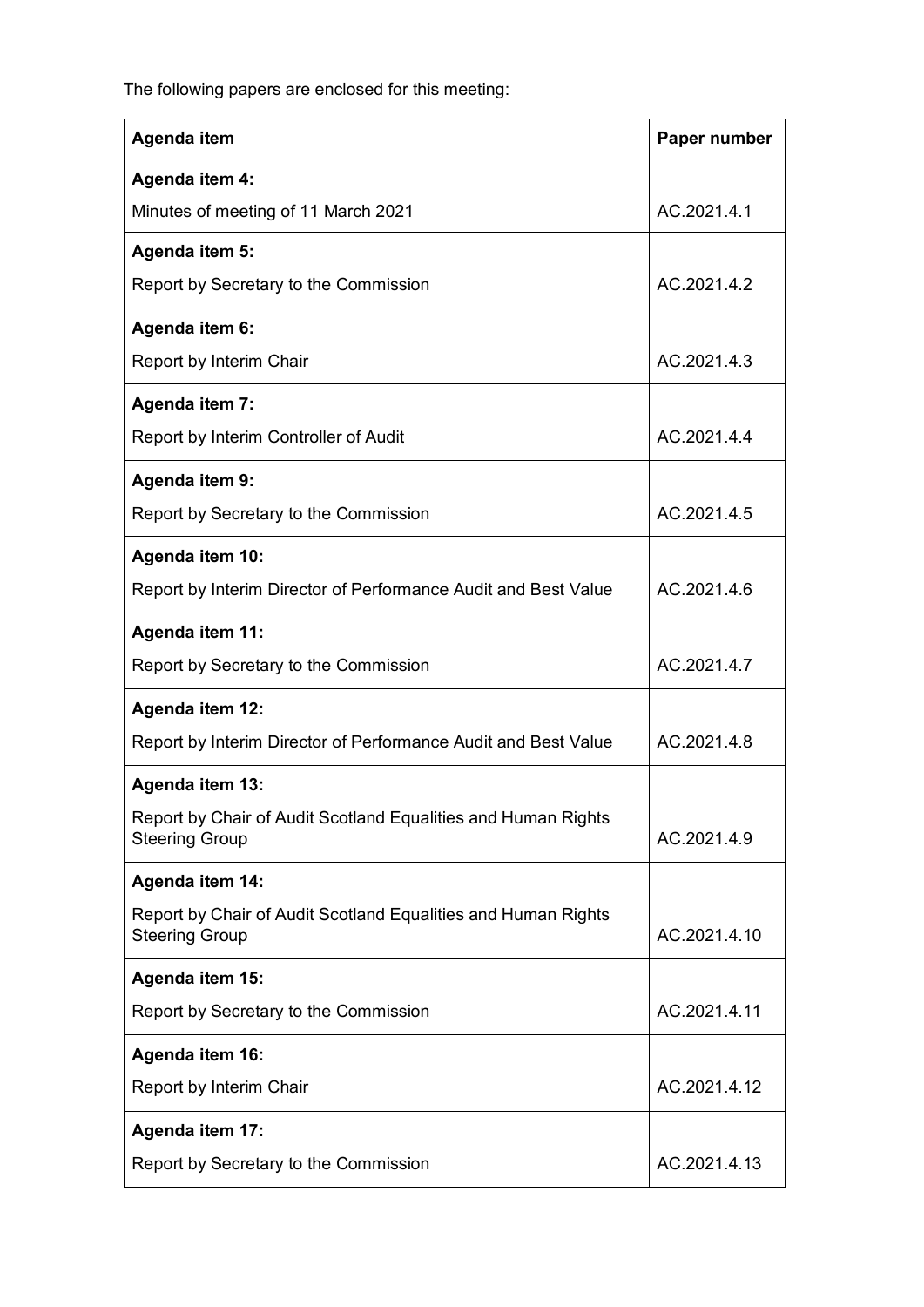| Agenda item 18:                       |              |
|---------------------------------------|--------------|
| Report by Secretary to the Commission | AC.2021.4.14 |
| Agenda item 19:                       |              |
| Report by Secretary to the Commission | AC.2021.4.15 |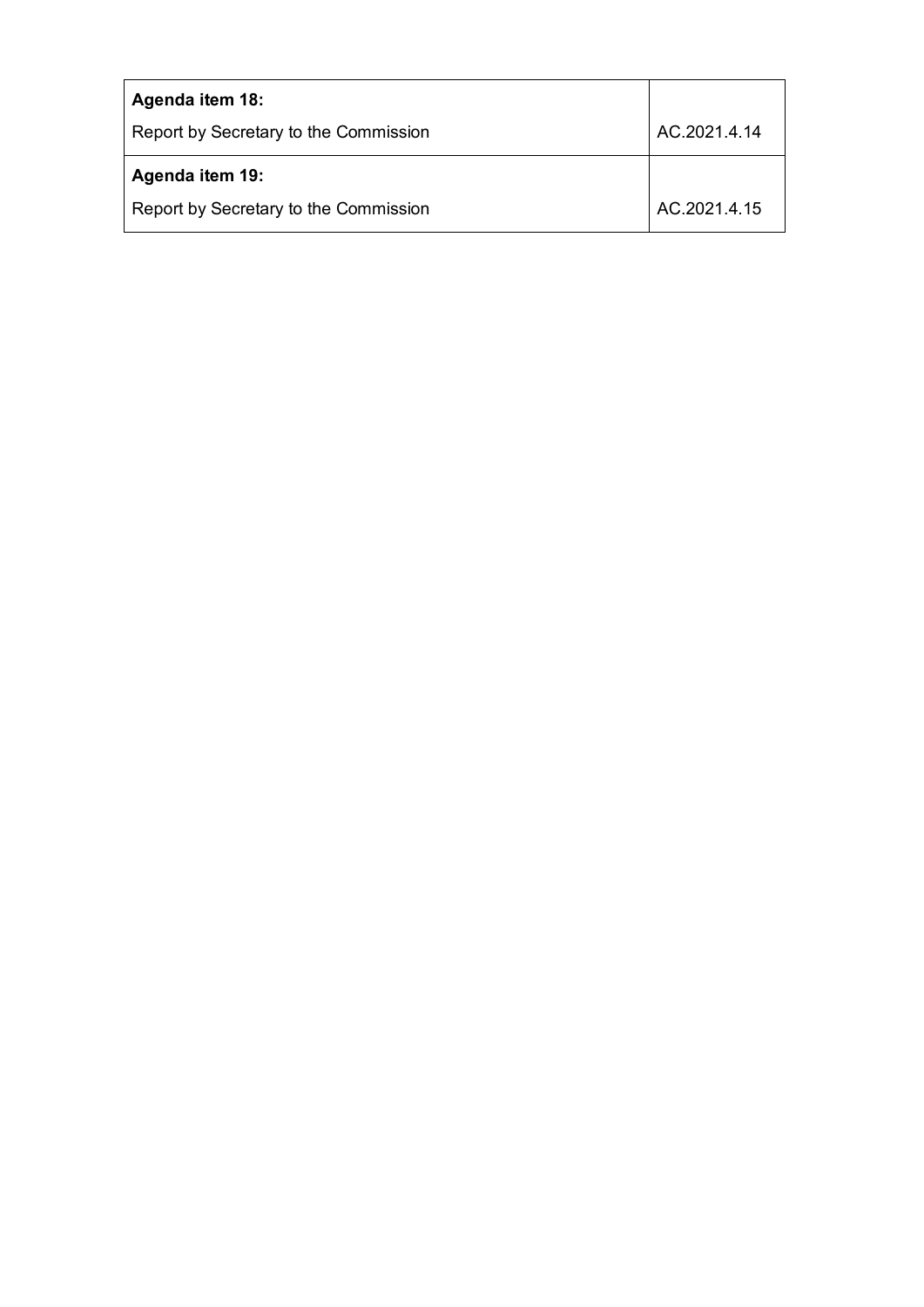

# **MEETING: 15 APRIL 2021**

# **MINUTES OF PREVIOUS MEETING**

Minutes of the  $477<sup>th</sup>$  meeting of the Accounts Commission held via online meeting on Thursday 11 March 2021, at 9.30am.

PRESENT: Elma Murray (Interim Chair) Andrew Burns Andrew Cowie Sophie Flemig Sheila Gunn Christine Lester Tim McKay Stephen Moore Sharon O'Connor Pauline Weetman Geraldine Wooley

IN ATTENDANCE: Paul Reilly, Secretary to the Commission Elaine Boyd, Associate Director, Audit Quality and Appointments (AQA) (Item 15) Carol Calder, Senior Manager, Performance Audit and Best Value (PABV) (Item 7) Antony Clark, Audit Director, PABV (Item 7) Fiona Kordiak, Director of Audit Services (Item 7) Ashleigh Madiitey, Senior Auditor, PABV (Item 7) Richard Robinson, Senior Manager, PABV (Item 8) Owen Smith, Senior Manager, AQA (Item 15) Mark Taylor, Audit Director, Audit Services and PABV (Items 8 and 10)

#### Item Subject

- 1. Apologies for absence
- 2. Declarations of interest
- 3. Order of business
- 4. Minutes of meeting of 11 February 2021
- 5. Minutes of Financial Audit and Assurance Committee of 25 February 2021
- 6. Minutes of Performance Audit Committee of 25 February 2021
- 7. Annual Assurance and Risks Report
- 8. Briefing: Scottish budget
- 9. Strategic Alliance between the Accounts Commission and the Improvement Service
- 10. Financial devolution and constitutional change update
- 11. Secretary's update report
- 12. Interim Chair's update report
- 13. Controller of Audit's update report
- 14. Any other public business
- 15. Audit quality developments update (in private)
- 16. Best Value update (in private)
- 17. New audit appointments update (in private)
- 18. Appointment of Interim Controller of Audit (in private)
- 19. Any other private business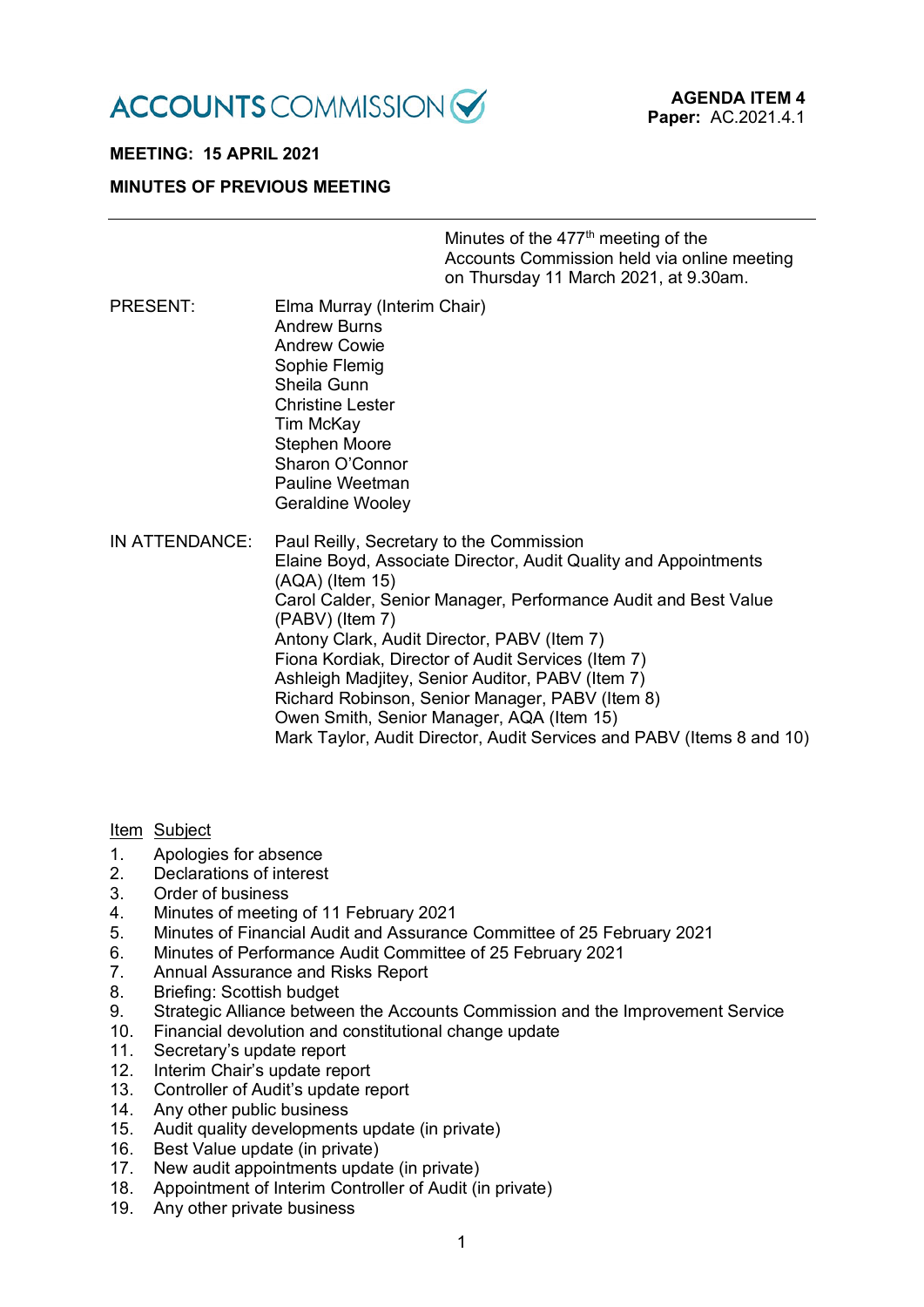# 1. Apologies for absence

It was noted that no apologies for absence had been received.

# 2. Declarations of interest

No declarations of interest were made.

# 3. Order of business

It was agreed that items 15 to 19 be considered in private because:

- Item 15 requires the Commission to consider a confidential legal matter and proposes a draft policy which the Commission is to consider before publishing.
- Item 16 requires the Commission to consider confidential policy matters.
- Item 17 requires the Commission to consider confidential commercial and contractual matters.
- Item 18 requires the Commission to consider confidential appointment and staffing matters.
- Item 19 may be required if there are any confidential matters that require to be discussed outwith the public domain.

The Interim Chair advised that there was no business to be considered in private for item 19.

# 4. Minutes of meeting of 11 February 2021

The minutes of the meeting of 11 February 2021 were approved as a correct record.

Arising therefrom, the Commission:

- In relation to item 4 (second bullet), noted advice from the Interim Chair that the proposed community roundtable events would take place on 17 and 18 March, the papers for which would be shared with members for their information.
- In relation to item 5 (second bullet point), noted advice from the Interim Chair that she, the Interim Deputy Chair and Secretary had met with the Director of PABV to discuss Audit Scotland's Improvement Programme and had agreed that Audit Scotland provide an update to the Commission at a forthcoming meeting.
- In relation to item 5 (third bullet point), noted advice from the Secretary that he had discussed with appropriate Audit Directors the arrangements for future briefings to the Commission on EU withdrawal, which will involve reporting the matter as part of updates on financial devolution and constitutional change.

# 5. Minutes of Financial Audit and Assurance Committee of 25 February 2021

The minutes of the meeting of the Financial Audit and Assurance Committee of 25 February 2021 were approved as a correct record.

Arising therefrom, the Commission:

• In relation to item 5 (second bullet), noted advice from the Secretary that he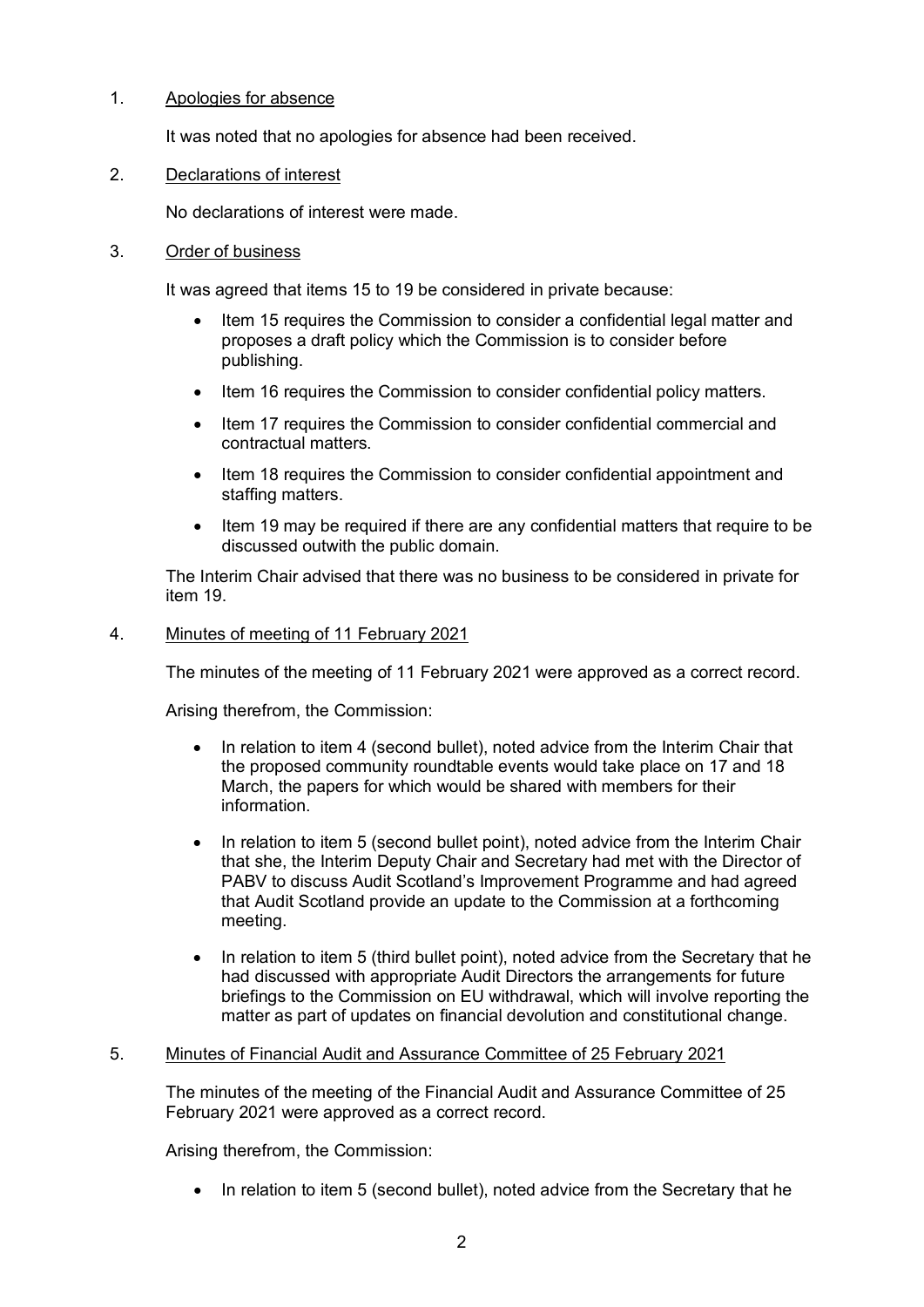had shared with members information on his discussion with the Secretary of the Electoral Management Board for Scotland on relevant matters in relation to council capacity in connection with the forthcoming Parliamentary elections.

• In relation to item 5 (third bullet), noted advice from the Secretary that he would update the Commission at its next meeting on ongoing CIPFA consultations on updates to the Prudential Code and the Treasury Management Code.

#### 6. Minutes of Performance Audit Committee of 25 February 2021

The minutes of the meeting of the Performance Audit Committee of 25 February 2021 were approved as a correct record, subject to the first bullet point of item 5 reading:

Noted advice from Mark MacPherson, in response to a point by Stephen Moore, that he would take account of the role played by the third sector in supporting and delivering community justice, in both ongoing engagement with stakeholders and as part of the scoping work for any future performance audit.

#### Arising therefrom, the Commission:

- In relation to item 4 (third bullet), noted advice from the Secretary that the audit team overseeing the ongoing housing benefit audit on the impact of Covid-19 on benefit services had liaised with the sponsors, Andrew Burns and Andy Cowie, with a view to presenting a draft report to the Commission at its May meeting.
- In relation to item 4 (fourth bullet), noted advice from the Secretary that the Senior Manager PABV had provided members with an update on the outcome of Edinburgh Partnership 's consideration on 15 December of the published Best Value Assurance Report on City of Edinburgh Council.
- In relation to item 5 (first bullet point, as amended above), agreed that the Secretary advise the Director of PABV of the Commission's interest in seeing the proposed Auditor General briefing on alternatives to custody, thus reflecting the Commission's responsibilities in reporting on local government's role in community justice.

*Action: Secretary*

### 7. Annual Assurance and Risks Report

The Commission considered a report by the Secretary introducing the Controller of Audit's Annual Assurance and Risks Report (AARR).

During discussion, the Commission:

- In response to a point raised by Andrew Cowie on paragraphs 146 to 152 of the AARR, which set out the Controller's conclusion that there are weaknesses with councils' performance reporting and that 25 of 32 councils met the requirements of the Commission's 2018 Statutory Performance Information (SPI) Direction, noted advice from the Secretary that a forthcoming review of council performance in this regard, leading to the Commission considering a 2021 SPI Direction, would provide further analysis.
- Noted advice from the Audit Director, in response to a point raised by Christine Lester, on how the conclusions in the AARR, being based upon annual audit reports from the audit year ending in March 2020, are affected by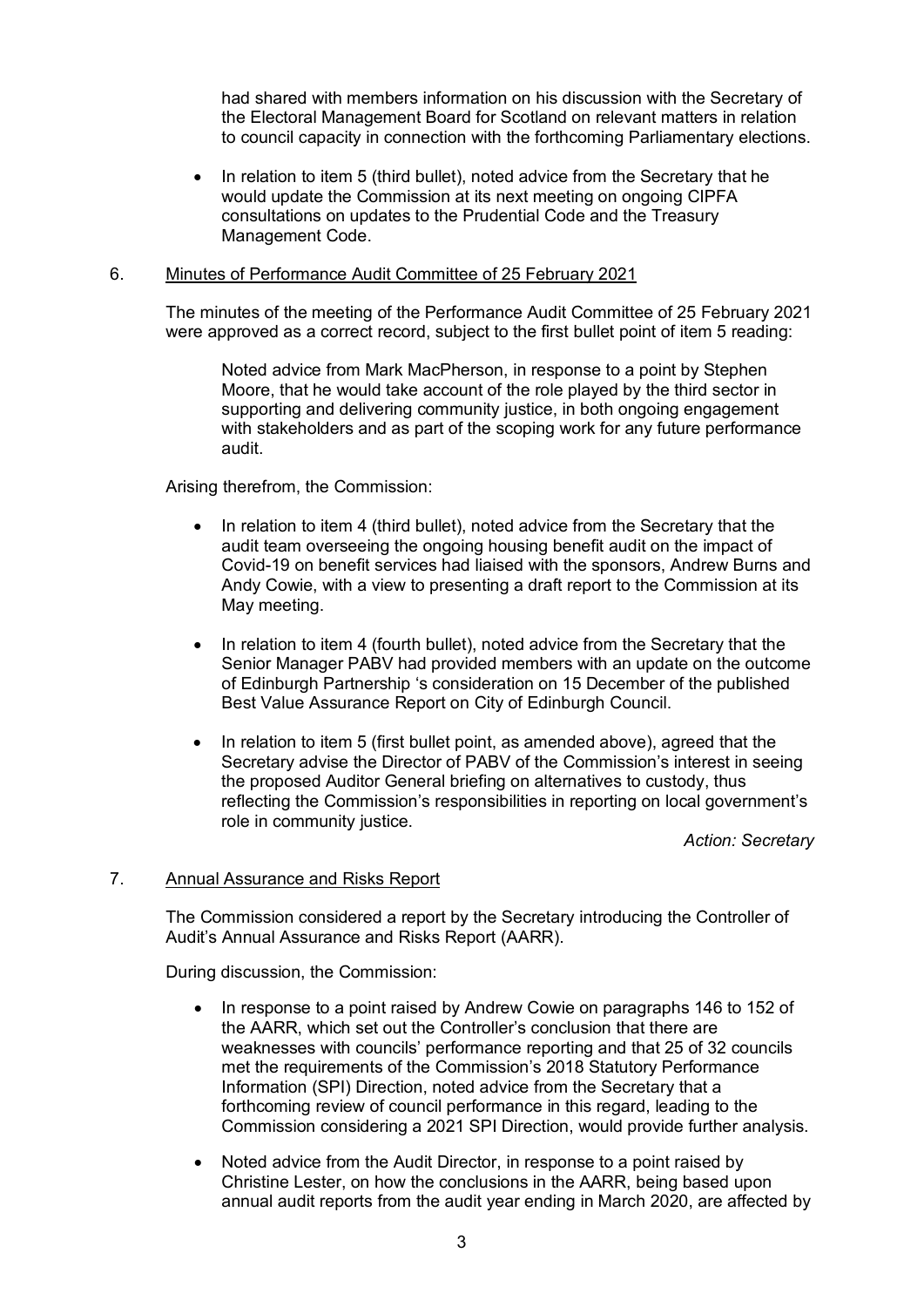the significant changes to the policy environment caused by the Covid-19 pandemic.

- Agreed that, as part of its discussions around its refreshed strategy and work programme, it consider:
	- o How audit work continues to reflect councils' self-evaluation of their performance (point raised by Andrew Cowie)
	- o How the pace and depth of continuous improvement are reported through audit work (Pauline Weetman)
	- $\circ$  The fit of strategic audit priority 2, namely strategic option appraisal, with the current policy environment (Geraldine Wooley)
	- o How the risks identified in Exhibit 2 of the AARR are reflected in audit work (Sheila Gunn)
	- $\circ$  As part of its theme on community empowerment, which it agreed at its February meeting, how progress with council approaches such as participatory budgeting are assessed and reported in audit work (Sharon O'Connor).

#### *Action: Secretary*

- Noted advice from the Audit Director, in response to a query from Tim McKay, on how progress against the 2020 performance audit on affordable housing is to be reported, including a scheduled impact report in this regard.
- Agreed that messages from the AARR be promoted in as accessible language as possible, as part of the Commission's communications strategy (Sophie Flemig).

*Action: Secretary*

• That it further consider its role in contributing to strategic thinking by local government leaders in relation to improvement, including in conjunction as appropriate with the Improvement Service (Sophie Flemig)

#### *Action: Secretary*

Following discussion, the Commission agreed to endorse the Annual Assurance and Risks Report and thereby the assurance provided by the Controller of Audit on his reporting to the Commission of matters arising in audit work.

8. Briefing: Scottish budget

The Commission considered a briefing paper by the Audit Director, Audit Services and PABV on the Scottish budget.

During discussion, the Commission:

• Agreed that the forthcoming local government overview report, to be considered at its April meeting, include consideration of matters relating to the local government funding mechanism.

*Action: Director of PABV*

• Noted that Exhibit 2 of the report should be titled "Changes in the in-year budget for 2020/21".

Following discussion, the Commission noted the briefing paper and commended the Audit Director and his team for the quality of his paper.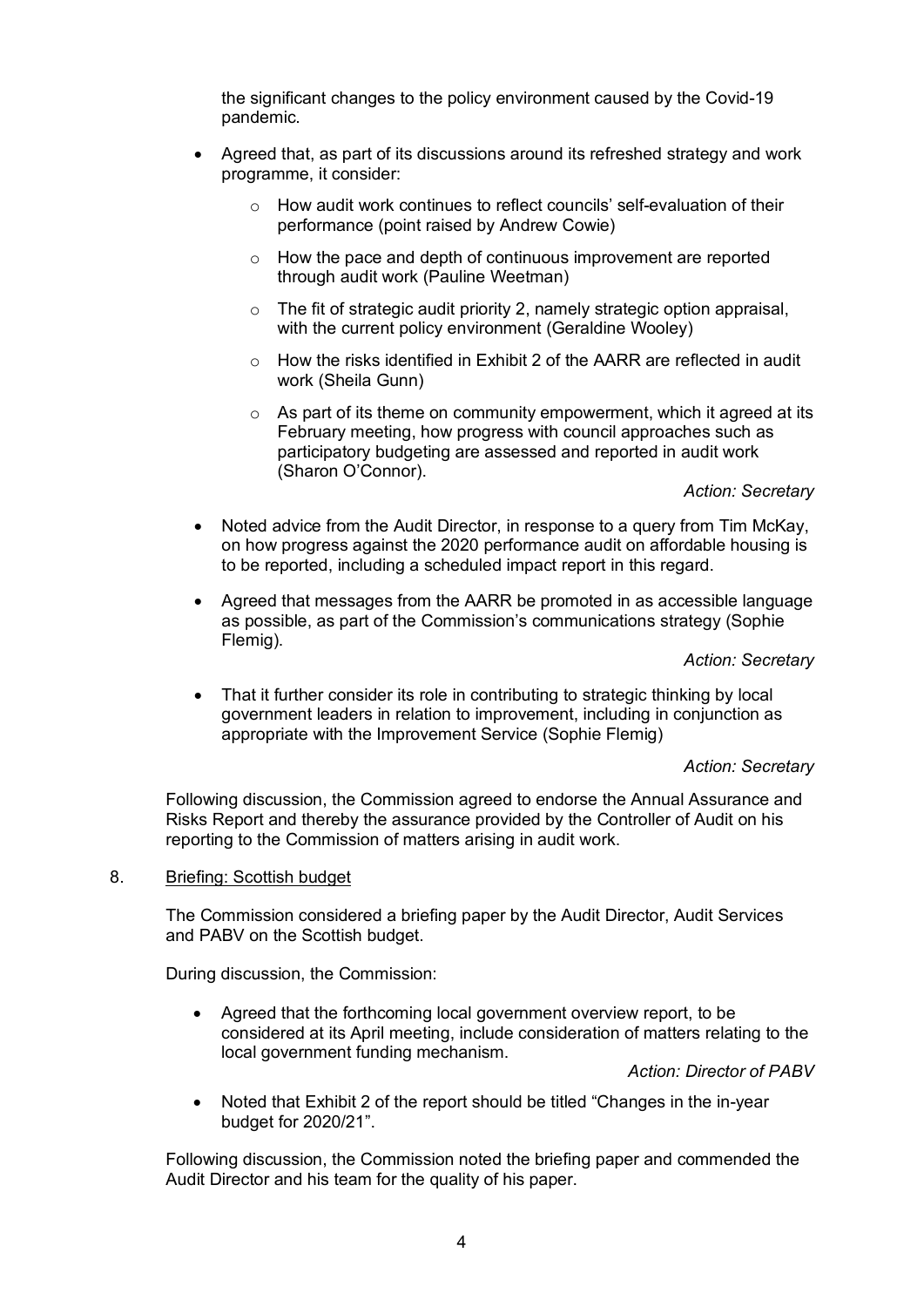# 9. Strategic Alliance between the Accounts Commission and the Improvement Service

The Commission considered a report by the Secretary proposing a Joint Statement of Intent for a Strategic Alliance between the Accounts Commission and the Improvement Service (IS) and proposing to agree joint priorities for the next 12 months.

Following discussion, the Commission:

- Approved the Joint Statement of Intent for the Strategic Alliance between the Commission and the IS.
- Noted advice from the Secretary that the Joint Statement was considered and approved by the IS Board at its meeting on 5 March 2021.
- Agreed joint priorities for collaborative work for the next 12 months for the Commission and the IS (as proposed in paragraph 5).
- Agreed further to this end, in response to a point made by Geraldine Wooley, that further thought be given to prioritising work with integration joint boards.
- Agreed that the Commission promote the Strategic Alliance with its stakeholders, jointly with the IS as appropriate.
- Agreed that the Commission and the IS jointly review progress in delivering the Strategic Alliance at the end of the first 12 months of its operation.

*Actions: Secretary and Director of PABV*

#### 10. Financial devolution and constitutional change update

The Commission considered a report by the Audit Director, Audit Services and PABV providing an update on key developments surrounding financial devolution and constitutional change.

During discussion, the Commission:

- Noted advice from the Audit Director, in response to a point made by the Interim Chair, he would keep the Commission updated on the progress of the UK Government Levelling Up Fund.
- Noted advice from the Audit Director, in response to a point made by Andrew Burns, he would keep the Commission updated on the impact on local government of the continued rollout of the delivery of devolved social security benefits.
- Noted advice from the Audit Director that he and Fiona Diggle, Audit Manager were available to liaise with any member with further queries on the paper.

Following discussion, the Commission noted the report and commended the Audit Director and his team for the quality of his paper.

#### 11. Secretary's update report

The Commission considered and noted a report by the Secretary providing an update on significant recent activity relating to local government and issues of relevance or interest across the wider public sector.

The Commission noted advice from the Secretary that, in line with the approach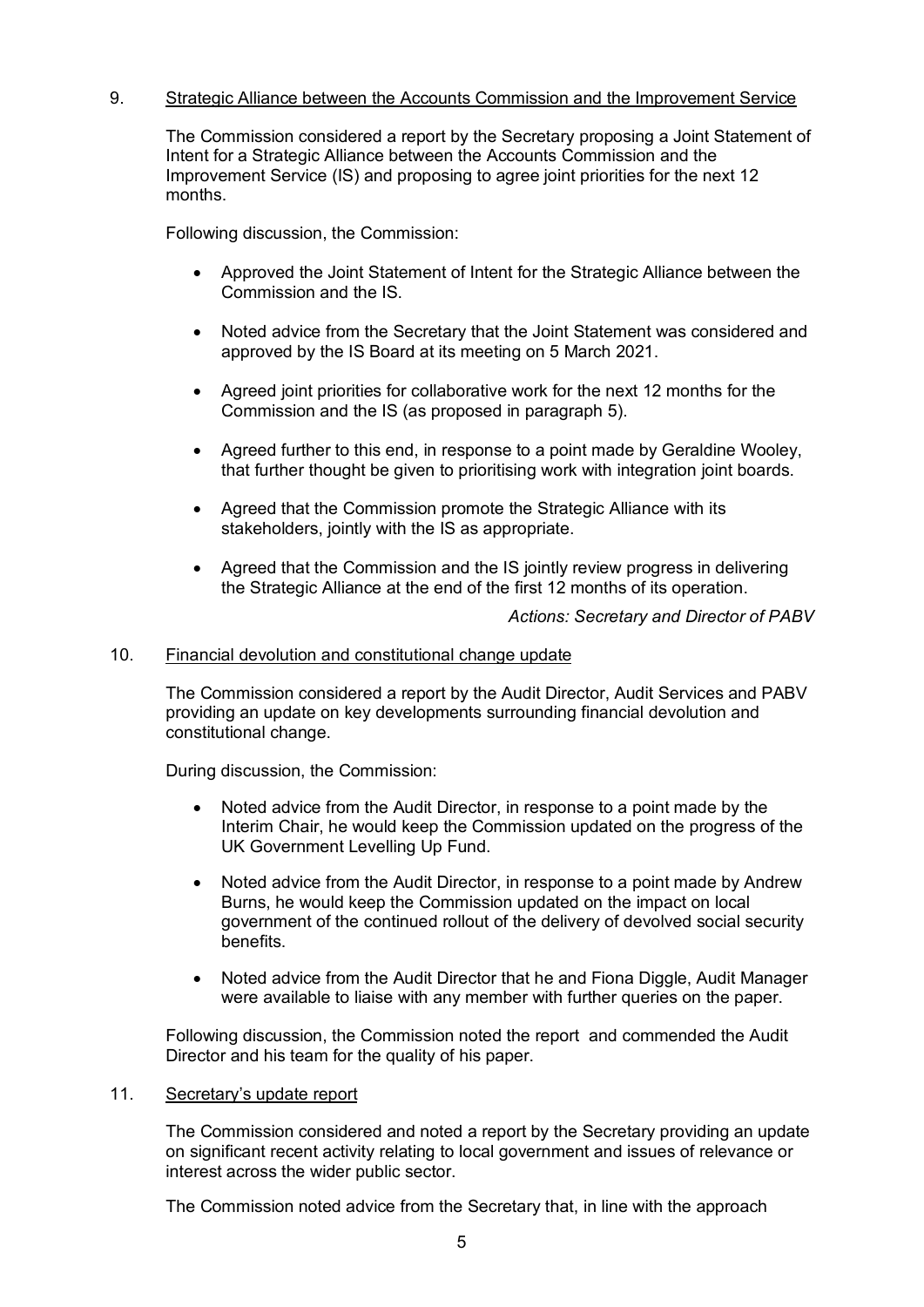agreed with Commission members, members had been given the opportunity to provide queries on his report in advance of the meeting, a response to which he would circulate to members.

To this end, the Commission noted in relation to paragraphs 47 (i.e. homeless death rates) and 70 (earnings levels in Scotland), in response to a query from Pauline Weetman, that such reports are picked up as part of Audit Scotland's cluster monitoring arrangements (by the Health Care and Communities cluster for paragraph 47 and by the Public Finances, Investment and Economic Development cluster for paragraph 70). In turn, this monitoring work informs development of the work programme. For planning annual audit reports, if the issue is highlighted as a specific risk, in a specific area, the audit team would consider these national reports during their audit work.

Following discussion the Commission noted the report.

#### 12. Interim Chair's update report

The Commission considered and noted a report by the Interim Chair providing an update on recent and upcoming activity.

#### 13. Controller of Audit's update report

The Commission noted advice from the Interim Chair that in line with arrangements she had agreed with the Secretary and Audit Scotland to ensure that Controller of Audit support for the Commission continues in the period up to the appointment of a new postholder, she could advise that there were no Controller of Audit matters requiring the Commission's attention at this time.

#### 14. Any other public business

The Interim Chair, having advised that there was no business for this item, closed the public part of the meeting.

## 15. Audit quality developments update (in private)

The Commission considered a report by the Associate Director, AQA, providing an update on key audit quality developments in AQA, including the draft Audit Quality Complaints procedure, ICAS contract extension, and transparency of audit quality reporting.

During discussion on the draft Audit Quality Complaints Procedure, the Commission:

- Agreed that AQA consider various points raised by members in relation to the wording of the draft procedure.
- Noted that AQA would liaise specifically to this end with Sheila Gunn and Pauline Weetman, and any other members if they desire.
- Agreed to note that AQA would submit a further draft of the Audit Quality Complaints Procedure to the Commission at a future meeting for its endorsement.
- Noted advice from the Associate Director, in response to a query from Christine Lester, that she would consider how the procedure is shared with audit providers, including how this is disseminated within audit providers.
- Noted advice from the Associate Director, in response to a query from Pauline Weetman, that she would consider how the procedure manages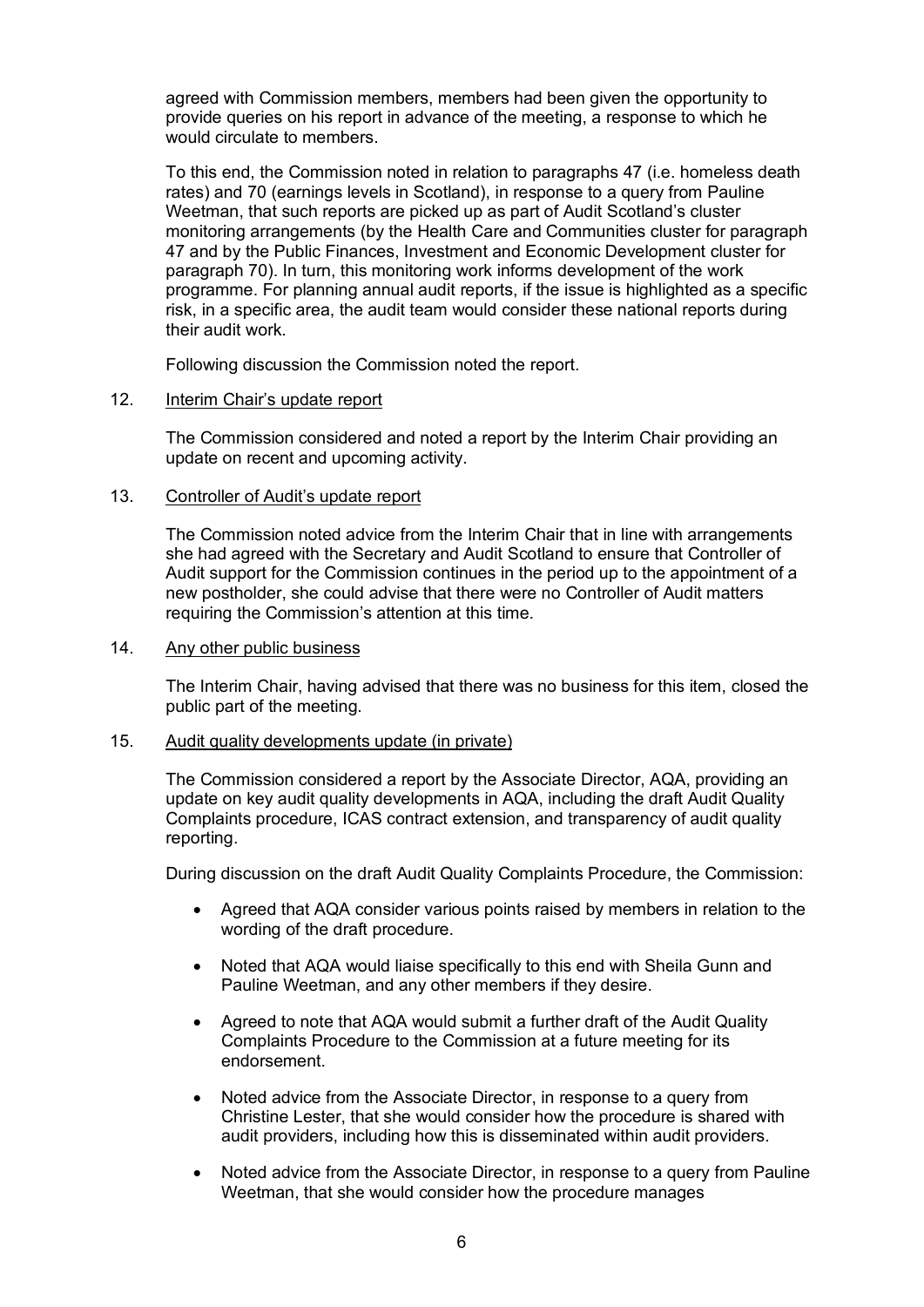confidentiality, including scope for obligations on complainants in this regard.

*Actions: Associate Director, AQA*

Following discussion, the Commission:

- Noted the intention of the Associate Director to seek legal advice on the efficacy of the new Appointment Letter and Audit Quality Complaints Procedure as part of the ongoing new audit appointments process.
- Noted that AQA had agreed with ICAS (The Institute of Chartered Accountants of Scotland) a one-year extension to its contract to provide independent assurance on the performance of auditors as part of audit quality reporting.
- Noted the report.
- 16. Best Value update (in private)

The Commission considered a report by the Secretary providing an update on matters relating to Best Value.

The Commission:

- Agreed to the recommendation of the Best Value Working Group that the previously agreed schedule for the Commission considering Best Value Assurance Reports be revised accordingly, to reflect pressures on auditors and audited bodies arising from the Covid-19 pandemic:
	- o South Ayrshire Council: October 2021 (previously August 2021)
	- o Falkirk Council: January 2022 (previously November 2021).
- Noted the report, including the latest conclusions of the Best Value Working Group.
- Noted the progress of the stakeholder engagement plan.

#### 17. New audit appointment update (in private)

The Commission considered a report by the Interim Chair providing an update on the progress made with new audit appointments and seeking the Commission's agreement to proposed future tendering arrangements.

Following discussion, the Commission:

- Agreed the recommendation of the New Audit Appointments Steering Group with regard to future tendering arrangements.
- Agreed that the Interim Chair respond to the letter from the Associate Director, AQA seeking agreement to this end, as attached to the report.

*Action: Interim Chair*

• Noted the report.

#### 18. Appointment of Interim Controller of Audit (in private)

The Commission considered and noted a verbal update from the Interim Chair on the appointment of an Interim Controller of Audit.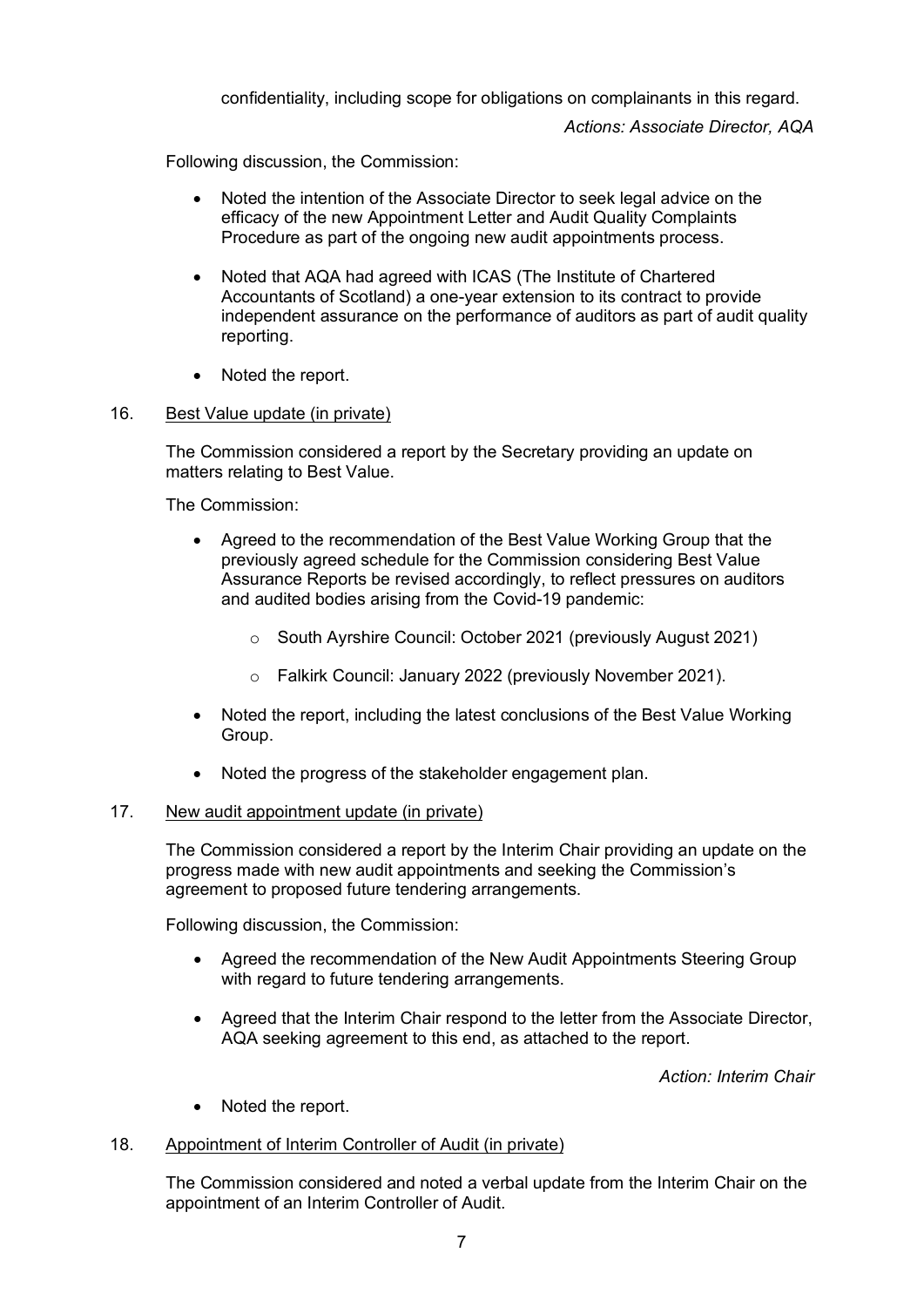The Commission agreed to seek the approval of the Minister for Local Government, Housing and Planning to appoint Antony Clark as Controller of Audit on an interim basis for a period of 12 months forthwith, in accordance with Section 97(4) of the Local Government (Scotland) Act 1973

#### 19. Any other private business

The Interim Chair having advised that there was no business for this item, closed the meeting.

### Close of meeting

The meeting closed at 12.55pm.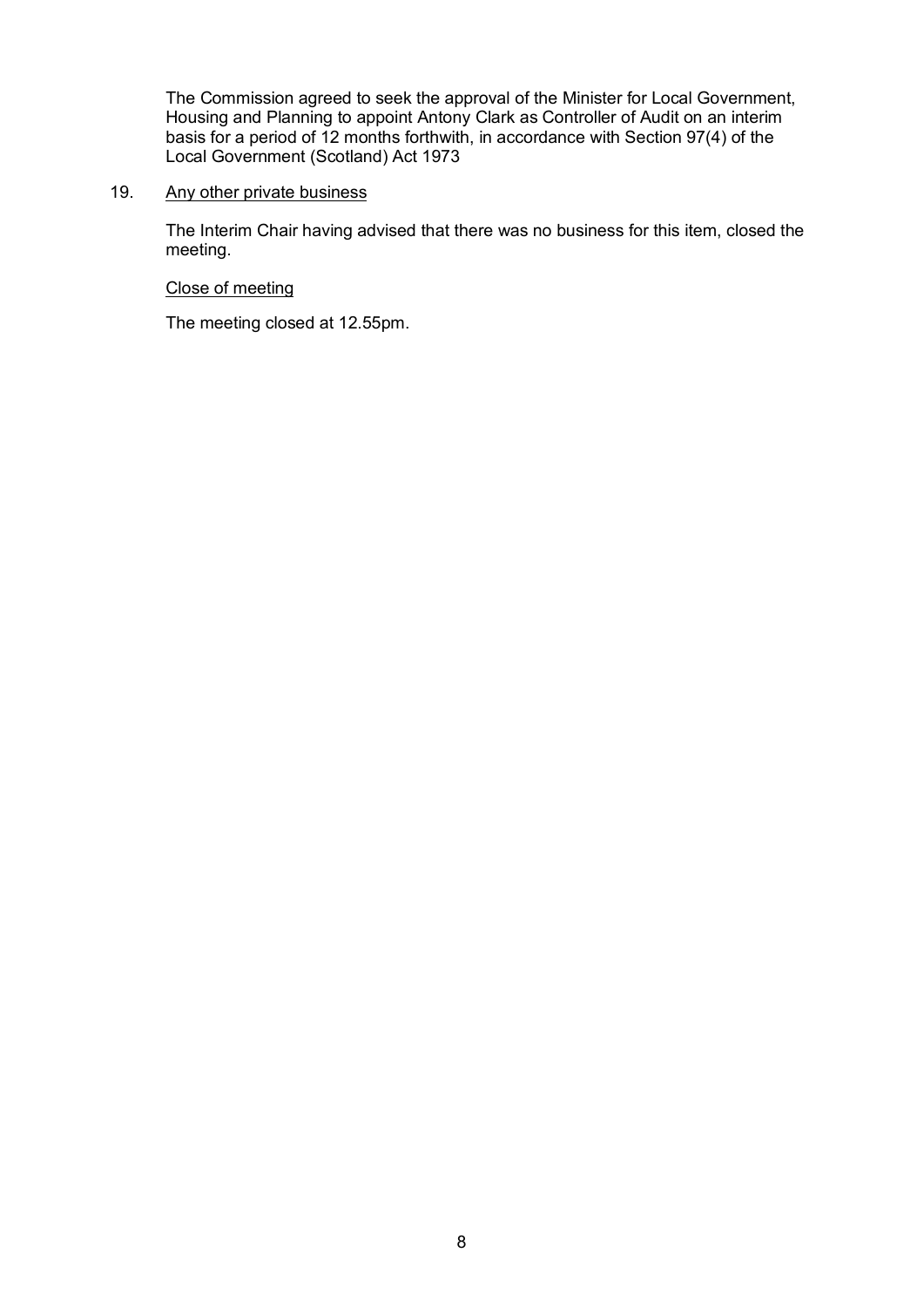

# **MEETING: 15 APRIL 2021**

### **REPORT BY: SECRETARY TO THE COMMISSION**

# **AUDIT SCOTLAND BOARD UPDATE**

#### **Purpose**

1. This report provides an update on the business of the Audit Scotland Board.

#### **Background**

- 2. Audit Scotland is established in statute to "provide such assistance and support as the Auditor General and the Accounts Commission require in the exercise of their respective functions and, in particular, is to provide them, or ensure that they are provided, with the property, staff and services which they require for the exercise of those functions".[1](#page-13-0)
- 3. Audit Scotland (i.e. its Board) consists of the Auditor General, the Chair of the Commission, and three other members. [2](#page-13-1) These three members, including a Chair, are appointed by the Scottish Commission for Public Audit.[3](#page-13-2)
- 4. As well as being a member of Audit Scotland's Board, the Commission Chair is also a member of its two committees, the Audit Committee and the Human Resources and Remuneration Committee.
- 5. In *[Public Audit in Scotland](http://www.audit-scotland.gov.uk/uploads/docs/report/2015/as_150511_public_audit_scotland.pdf)[4](#page-13-3)* , the Commission, the Auditor General and Audit Scotland set out how they together deliver public audit in Scotland. They state that "by working together and each fulfilling our distinct roles, the Auditor General, the Accounts Commission and Audit Scotland will ensure a strong system of public audit works to support transparency and promote improvement in the performance of public bodies."
- 6. To this end, the Commission at its meetings considers for its interest the business of Audit Scotland Board.

#### **Current Board business**

- 7. This report provides the Commission with the latest available minutes from the meeting of the Audit Scotland Board, in this case the meeting of 27 January 2021. They are attached in Appendix 1.
- 8. The most recent meeting of the Board was on 24 March 2021, but the minute of this meeting is not yet publicly available as it is yet to be ratified by the Board. This will be available after the next Board meeting on 19 May 2021 and considered by the Commission at its June meeting.

<span id="page-13-0"></span><sup>&</sup>lt;sup>1</sup> Public Finance and Accountability (Scotland) Act 2000, Section 10(3).

<span id="page-13-1"></span><sup>&</sup>lt;sup>2</sup> Public Finance and Accountability (Scotland) Act 2000, Section 10(2).

<span id="page-13-2"></span><sup>&</sup>lt;sup>3</sup> The Scottish Commission for Public Audit was established under Section 12 of the Public Finance and [Accountability \(Scotland\) Act 2000](http://www.legislation.gov.uk/asp/2000/1/contents) and is made up of 5 MSPs. Its main areas of responsibility are to (a) examine Audit Scotland's proposals for the use of resources and expenditure and report on them to the Parliament; (b) appoint an auditor to audit the accounts of Audit Scotland; (c) lay these accounts and auditor's report before the Parliament; and (d) appoint three of the five members of Audit Scotland's Board, including its Chair.

<span id="page-13-3"></span><sup>4</sup> *Public Audit in Scotland*, Accounts Commission, Auditor General and Audit Scotland, May 2015.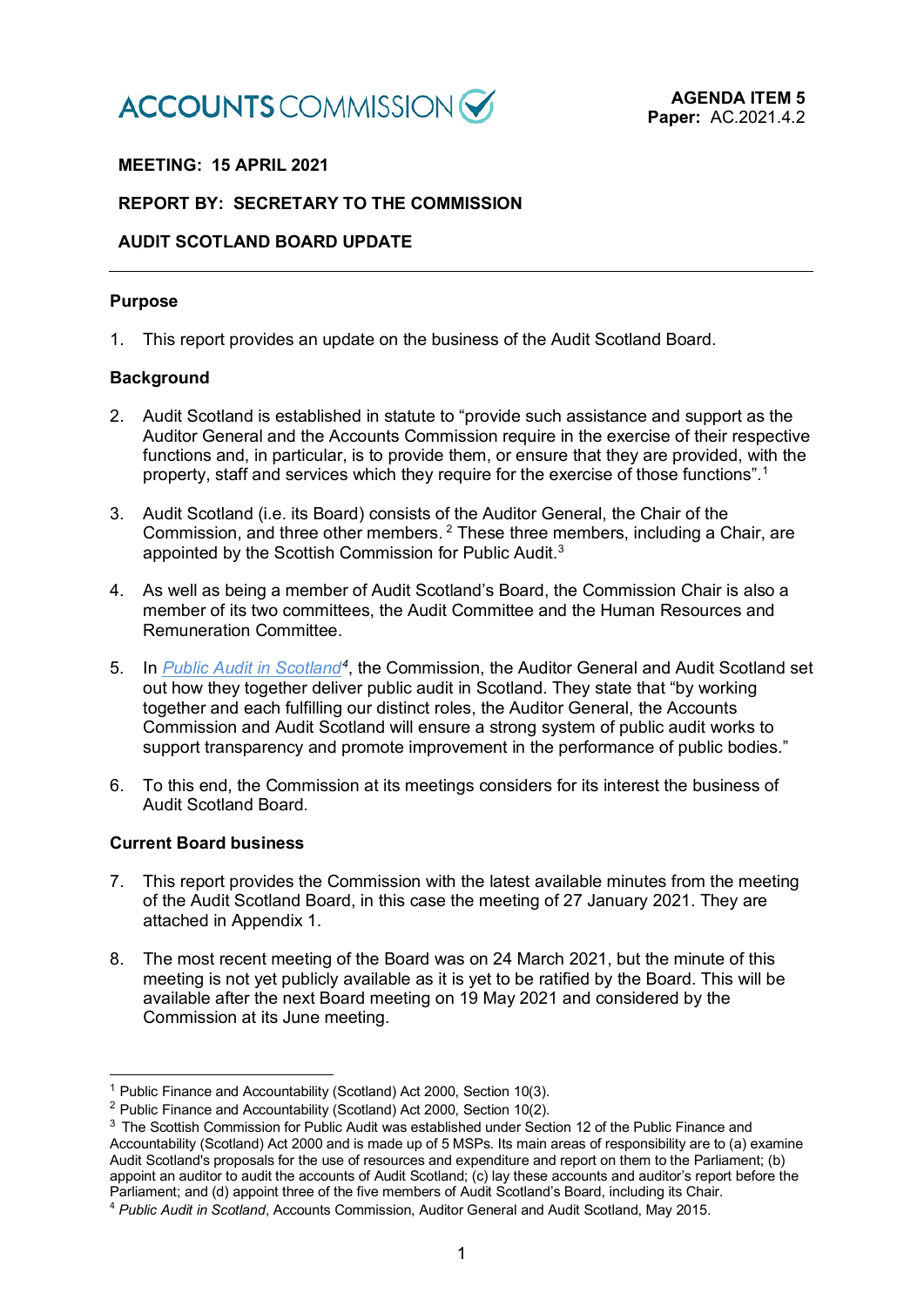9. The Commission has agreed however that the agenda for the most recent Board meeting be provided (even if the minute is not yet available). The agenda is attached in Appendix 2. The Chair will provide a verbal update on any relevant business for members' interest and invites questions from members to this end.

# **Conclusion**

10. The Commission is invited to consider this update for its interest and seek further information from the Chair as appropriate.

**Paul Reilly Secretary to the Commission 1 April 2020**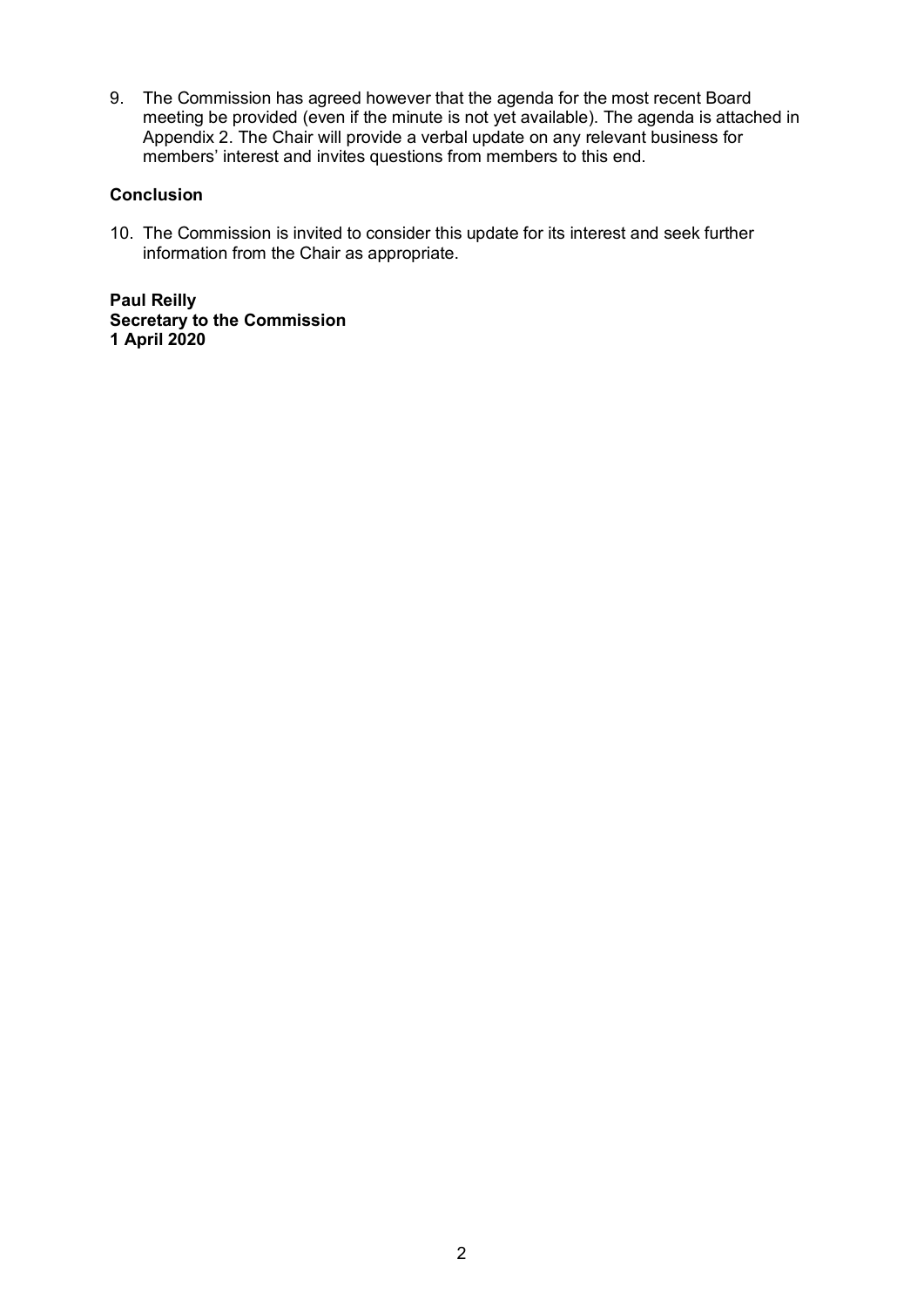# **Minutes**

**VAUDITSCOTLAND** 

Wednesday 27 January 2021, 10.00am Audit Scotland by Video conference

# **Present:**

Alan Alexander (Chair) Stephen Boyle Elma Murray Jackie Mann Colin Crosby

# **Apologies:**

There were no apologies.

#### **In attendance:**

Diane McGiffen, Chief Operating Officer Martin Walker, Associate Director, Corporate Performance and Risk Fraser McKinlay, Director of Performance Audit and Best Value Mark Roberts, Audit Director, Performance Audit and Best Value Elaine Boyd, Associate Director, Audit Quality and Appointments Gayle Fitzpatrick, Corporate Governance Manager

# **1. Private meeting of Board members**

The Board met privately and noted the resignation of Fraser McKinlay, Director of Performance Audit and Best Value and Controller of Audit. Stephen Boyle, Accountable Officer, advised of his intention to seek Board approval, in accordance with the Scheme of Delegation, to appoint an interim Director of Performance Audit and Best Value.

Following discussion, members noted the proposal to seek Board approval for an interim appointment.

#### **Action ASB128: Stephen Boyle to seek Board approval for the proposal to appoint an interim Director of Performance Audit and Best Value. (January 2021)**

# **2. Welcome and apologies**

The Chair welcomed attendees to the meeting.

# **3. Declarations of interest**

There were no declarations of interest.

#### **4. Chair's report – verbal update**

The Chair advised of the Scottish Commission for Public Audit (SCPA) session on 15 January 2021 to consider Audit Scotland's Spring Budget Revisions and 2021/22 Budget submission and members noted that the SCPA will come back to Audit Scotland with a decision on its budget in due course. The members noted that the Official Report of the meeting appears at item 14 of today's agenda. The Chair paid tribute to the work of colleagues on the preparatory information and support provided in advance of the meeting with the SCPA.

The Chair advised of regular scheduled meetings with Stephen Boyle, Accountable Officer, Elma Murray, Interim Chair of the Accounts Commission and Diane McGiffen, Chief Operating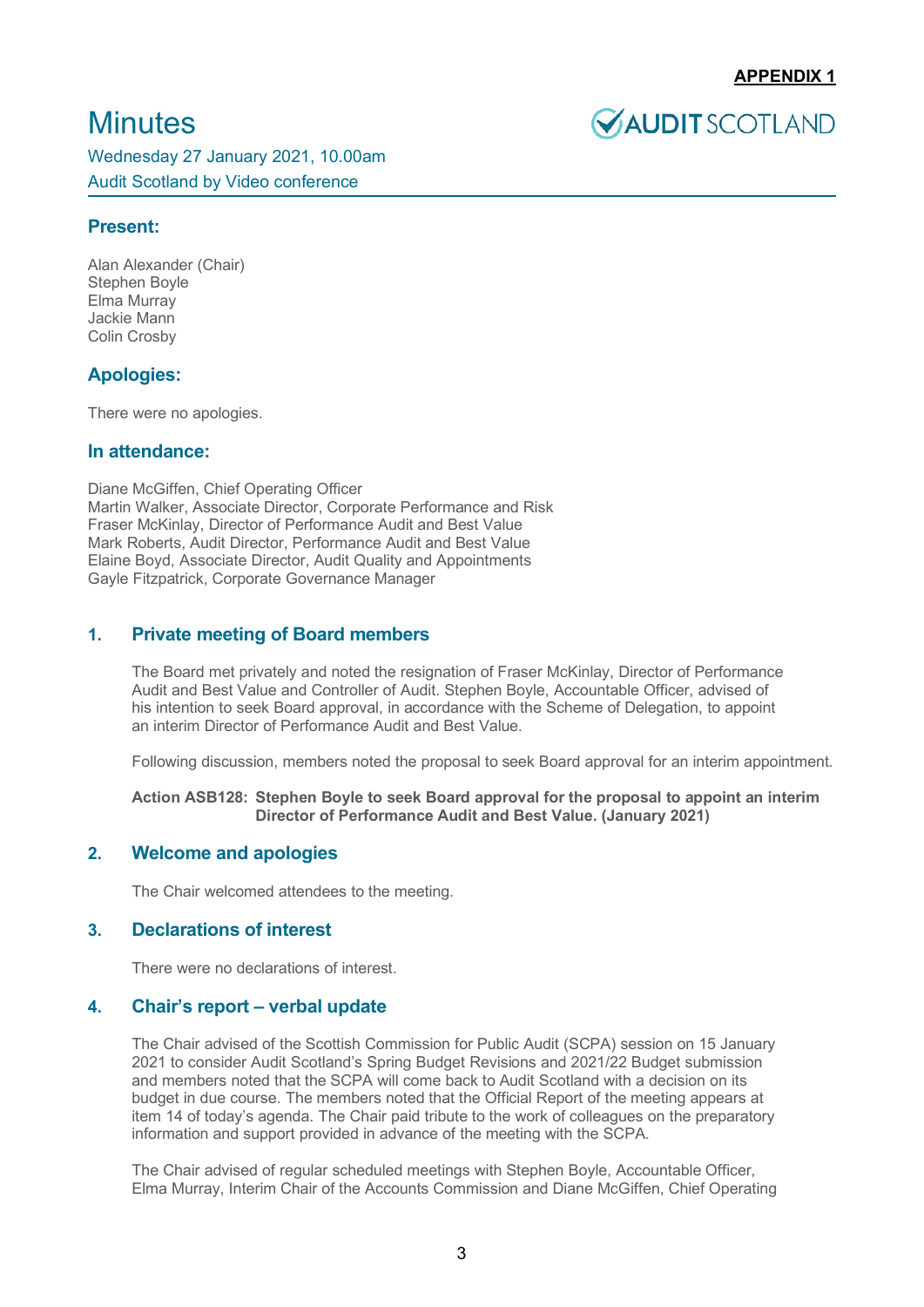Officer. In addition, the Chair invited members to note further engagement with Stephen Boyle following the resignation of Fraser McKinlay, Director of Performance Audit and Best Value.

The Chair also invited members to join him in congratulating Caroline Gardner, former Auditor General for Scotland, on the CBE awarded to her in the New Year's Honours list, and agreed to write a letter of congratulation to Caroline on behalf of the Board.

The Board welcomed the update.

#### **5. Accountable Officer's report – verbal update**

Stephen Boyle invited the Board to note it had been a busy period since the last meeting of the Board on 25 November 2020.

Stephen advised of regular meetings with Elma Murray and with the Chair, reflected on the session with the SCPA during which Audit Scotland had set out the value of public audit and sought the Commission's ongoing support in light of the challenges faced during this and the next financial year.

Turning to Parliamentary business, Stephen advised of the publication of five Section 22 reports on NHS and Central Government bodies, subsequent briefings of the Public Audit and Post Legislative Scrutiny Committee (PAPLS) and that further evidence sessions were scheduled throughout January 2021. The Board noted the briefing to the Social Security Committee following the Section 22 report on Social Security Scotland.

Stephen advised of other Parliamentary engagement which had included meetings with the respective Convenors of the PAPLS Committee, the Health and Sport Committee and the Education and Skills Committee. Stephen invited members to note that committees are currently considering their legacy reports as Session 6 of the Scottish Parliament comes to a conclusion.

Stephen advised of other external engagements, including attendance at the Accounts Commission's Insight session which included Jim McCormick , the former Chief Executive of Joseph Rowntree Foundation who had presented on the impact of poverty in Scotland. Stephen also advised of introductory meetings with the Chief Executives of CIPFA, the Care Inspectorate and Scottish Futures Trust.

Stephen advised of formal engagement with the Scottish Government Executive team, Permanent Secretary and Directors General before the Scottish Government Audit Committee at the beginning of December 2020, prior to his signing of the independent auditor's report. Stephen also highlighted ongoing engagement with the other Auditors General from across the UK.

Stephen advised that he had participated in a Fraser of Allander webinar about public finances and had been interviewed by the Holyrood Magazine on his role as the Auditor General for Scotland.

The Board welcomed the update.

#### **6. Accounts Commission Chair's report – verbal update**

Elma Murray advised of recent publications by the Accounts Commission including Digital Progress in Local Government, their first e-Newsletter for Councillors and Chief Officers across Scotland and the annual Local Government Financial Overview report which was published on 26 January 2021.

Elma advised that the Accounts Commission had met on 14 January 2021 and thanked Diane McGiffen for providing a briefing on Audit Scotland's organisational priorities. Elma advised that an extra meeting of the commission would take place on 28 January to discuss the Educational Outcomes draft report which is scheduled to be published in March 2021.

Elma invited the Board to note that the Commission members have agreed a Communications Plan for future engagement. In February 2021, as part of the Commission's Insight Programme, three third sector representatives will be speaking about their work with councils and the impact of the pandemic. Elma agreed to extend an invitation to this session to Stephen Boyle, Fiona Kordiak and any member interested in attending.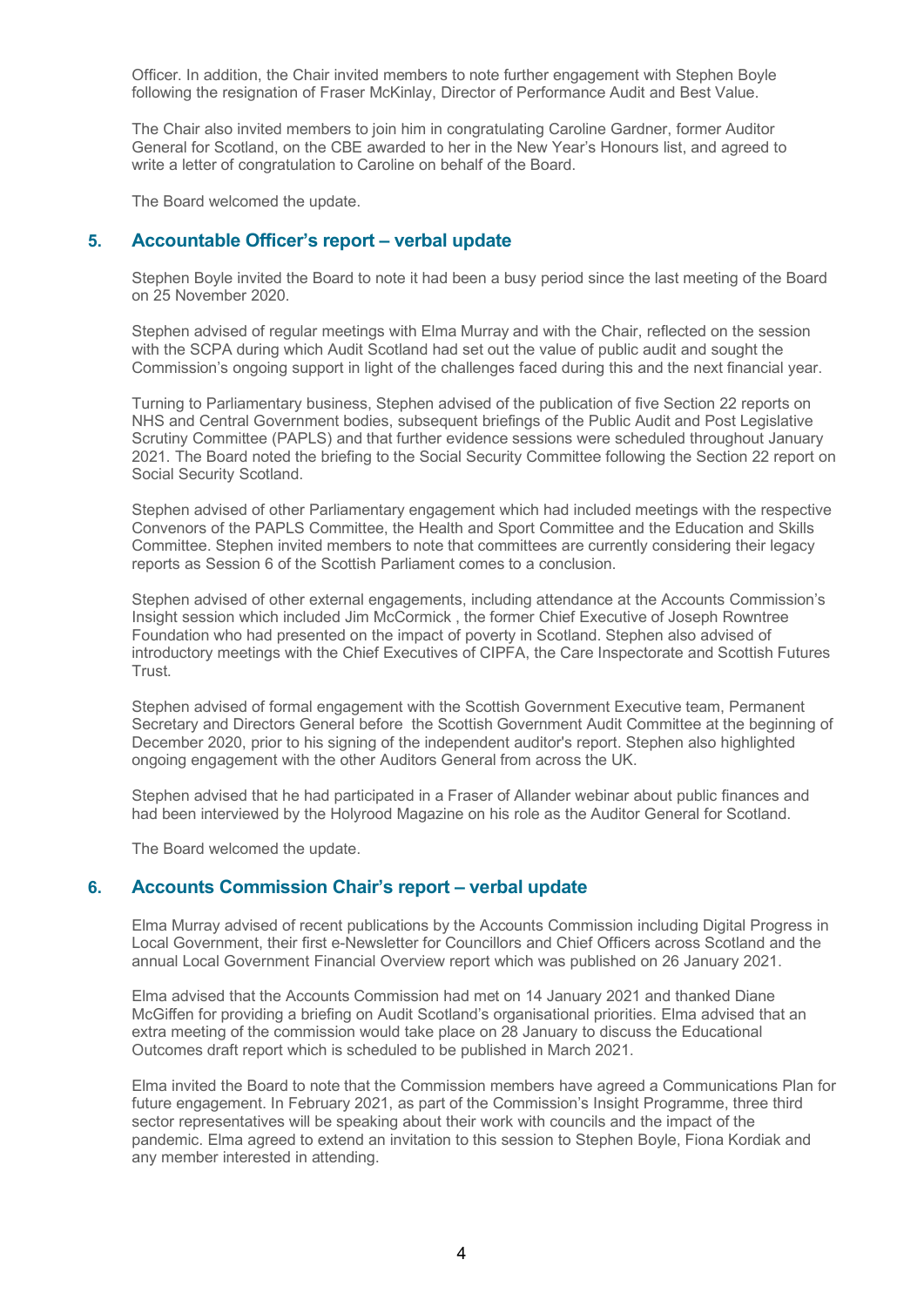Elma advised that the Strategic Scrutiny Group had developed a workplan for 2021/22 that its next meeting would welcome Fiona Duncan, Chair of #ThePromise Oversight Board to discuss their work. She also invited members to note that Brian McInulty, Lead Inspector, HMICS would be chairing the operational group going forward with support from Audit Scotland.

Elma invited the Board to note that the Best Value Working Group will now meet every three weeks until the end of March 2021 with ongoing engagement and consultation meetings scheduled.

Elma also advised of other external engagement with SOLACE, CIPFA, Directors of Finance and Executive Committee and a meeting with Integrated Joint Board Chief Officers. In addition, Elma advised of a meeting with the Improvement Service Board and the intention to develop a partnership between the Accounts Commission and the Improvement Service which will focus on support for IJBs. Elma also advised of a meeting with the co-Chairs of the Shared Intelligence Hub run by Health Improvement Scotland and NES.

The Board noted the report on the European Charter of Local - Government (Incorporation) (Scotland) Bill and the potential constitutional implications for local government.

Following discussion, the Board welcomed the update.

# **7. Review of minutes:**

#### Board meeting: 25 November 2020

The Board considered the minutes of the meeting of 25 November 2021, which had been previously circulated.

The Board approved the minutes as an accurate record of the meeting. The Board noted the revised format of minutes, and Jackie Mann advised that she would adopt a similar style for future Remuneration and Human Resource Committee meetings.

#### **8. Governance arrangements: Review of Standing Orders**

Martin Walker introduced the Governance arrangements: Review of Standing Orders report, copies of which were previously circulated.

Martin invited the Board to consider the report and proposals to enable the public to access future Board meetings and for the Chair to record a short video summary of the Board meeting to be made available on the website thereafter.

The Board considered the process for managing public attendance at virtual meetings, the security of systems and the communication channels to be used.

Martin provided assurance around the digital security arrangements and management of attendees in relation to public and private items of business.

Following discussion, the Board welcomed the proposals and noted that longer term options for public meetings and engagement channels will be considered at the next meeting of the Board on 24 March 2021 as part of the wider review of governance.

#### **Action ASB129: Martin Walker to report on longer term options in relation to public meetings. (March 2021)**

#### **9. Review of action tracker**

The Board noted the updates provided on the action tracker.

The Board agreed that action ASB126 be discussed further under item 10, Strategic Improvement Programme update.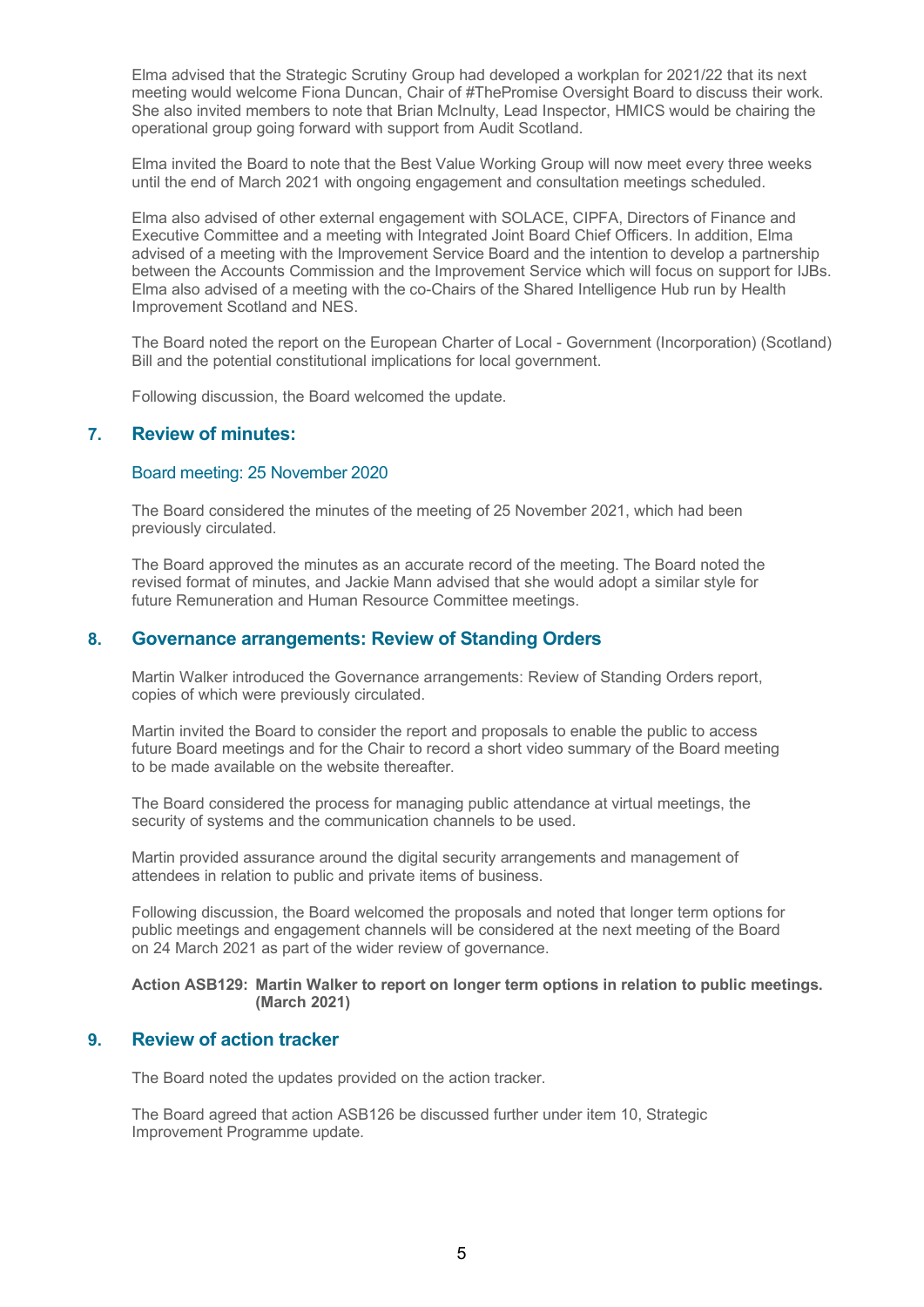# **10. Strategic improvement programme update**

*Fraser McKinlay, Director of Performance Audit and Best Value, joined the meeting.*

Martin Walker introduced the Strategic improvement programme update, copies of which had been previously circulated.

Martin invited the Board to note the update on the strategic improvement programme.

The Board considered the progress reported on the rolling work programme, developments on the new audit appointments (which would be considered at item 12 of today's item), developments on the building capacity workstream and the supporting recruitment campaign, the appointment of a project lead for the replacement electronic working papers system and noted that all colleagues had now migrated to a single time recording system. The Board noted the importance of the development of audit methodologies and the key role of digital to enable research, development and delivery of financial and performance audit. Martin Walker advised that the Digital Audit Strategy and the Digital Services Strategy were scheduled to come to the Board at its next meeting on 24 March 2021.

Looking forward, the Board recognised the challenges for Audit Scotland and agreed priorities and timelines will need to be monitored and adjusted where appropriate and members welcomed Fraser McKinlay's focus and contribution to the ongoing development of the programme.

In relation to action ASB126 referred to above, the Board agreed to explore the Public Audit in Scotland model and how this supports partnership review and future engagement with the Auditor General for Scotland and the Accounts Commission on key strategic objectives at its forthcoming workshop.

#### **Action ASB130: The agenda for the forthcoming Board workshop to consider the Public Audit in Scotland model and partnership working. (March 2021)**

Following discussion, the Board noted the report.

*Fraser McKinlay, Director of Performance Audit and Best Value, left the meeting*

#### **11. Implications of European Union withdrawal report**

*Mark Roberts, Audit Director, Performance Audit and Best Value, joined the meeting.*

Mark Roberts introduced the Implications of European Union withdrawal report, copies of which had been previously circulated.

Mark invited the Board to note ongoing monitoring in relation to data sharing agreements between the UK and EU given the potential significant risks for public bodies, future developments around the EAFA audit work in terms of scope of work and funding arrangements, the ongoing monitoring of the Internal Market Act and how that will operate, the implications for Audit Scotland and the wider Scottish public sector workforce.

The Board welcomed the update and agreed that future reporting to the Board would be scheduled when specific updates are appropriate.

*Mark Roberts, Audit Director, Performance Audit and Best Value, left the meeting.*

#### **12. New audit appointments update report**

*Elaine Boyd, Associate Director, Audit Quality and Appointments, joined the meeting.*

The Chair introduced the New audit appointments update report, copies of which had been previously circulated.

The Chair invited members to note the progress reported, highlighted the overall improvement to the project's risk profile and the imminent appointment of a new Project Manager, details of which would be confirmed shortly.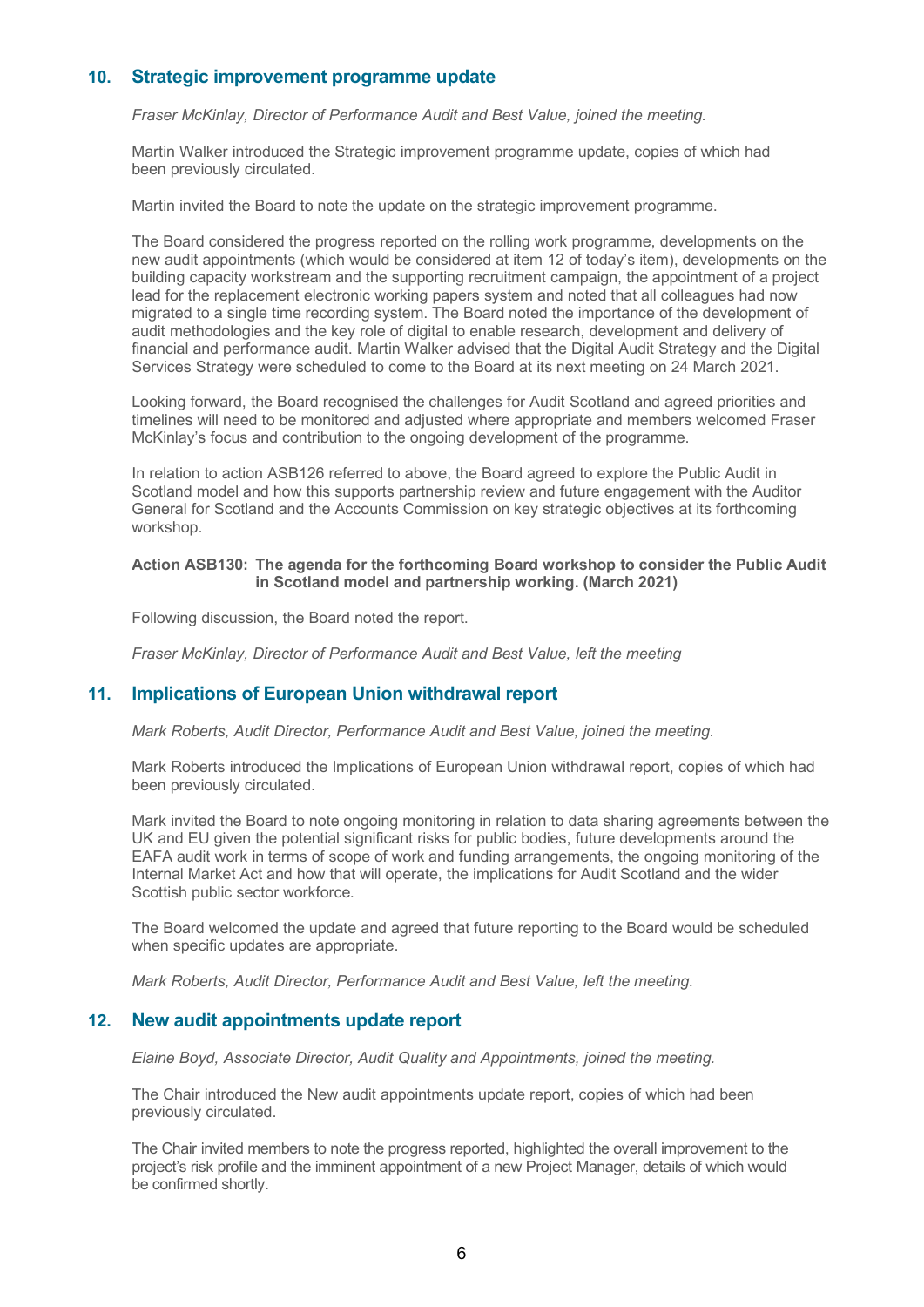The Chair advised members that further consultation and market engagement was underway and procurement advice has been sought on the option to further extend the current audit appointments or proceed to tender. These will be considered at the Steering Group meeting on 17 February 2020.

The Board considered the proposed high level principles of a limited scope of audit for small and less complex bodies and the implications in relation to an ISA compliant audit and welcomed the sequencing of engagement with the Auditor General for Scotland and Accounts Commission prior to the Board being invited to consider the Steering Group's recommendation on the current audit appointments.

Following discussion, the Board welcomed the update.

*Elaine Boyd, Associate Director, Audit Quality and Appointments, left the meeting.*

#### **13. Covid-19 update**

Martin Walker introduced the Covid-19 update report, copies of which had been previously circulated.

Martin invited the Board to note the actions taken to date in respond to the Covid-19 pandemic, the ongoing actions and next steps.

The Board noted the latest data which indicate that infection rates were slowing, hospital admissions were stabilising and the rollout of vaccinations.

Members reflected on the continuing organisational pressures for Audit Scotland and its staff as they respond to the increased lockdown restrictions and recognised that despite this 96 per cent of the 2019/20 financial audits had been completed.

Following discussion, the Board welcomed the report and the regular communication and support for colleagues.

#### **14. Scottish Commission for Public Audit: Official report**

Diane McGiffen introduced the Scottish Commission for Public Audit: Official report, copies of which had been previously circulated.

Diane invited the Board to note the Official report from the virtual meeting with the SCPA on 15 January 2021 which considered Audit Scotland's Spring Budget Revisions and 2021/22 Budget submission.

The Board noted the commission's interest around Audit Scotland's property portfolio and pension arrangements and agreed that the Remuneration and Human Resources Committee would consider Audit Scotland's pension arrangements as required and asked Stuart Dennis, Corporate Finance Manager, to consider Audit Scotland's future property portfolio.

Following discussion, the Board noted the report and agreed that further consideration of Audit Scotland's medium and longer term fees and funding strategy was required.

#### **Action ASB131: Consideration of Audit Scotland's medium and longer term fees and funding model to be scheduled. (March 2021)**

# **15. Records management plan 2021-2026 report**

*Gayle Fitzpatrick, Corporate Governance Manager, joined the meeting.*

Gayle Fitzpatrick introduced the Records management plan 2021-2026 report, copies of which had been previously circulated.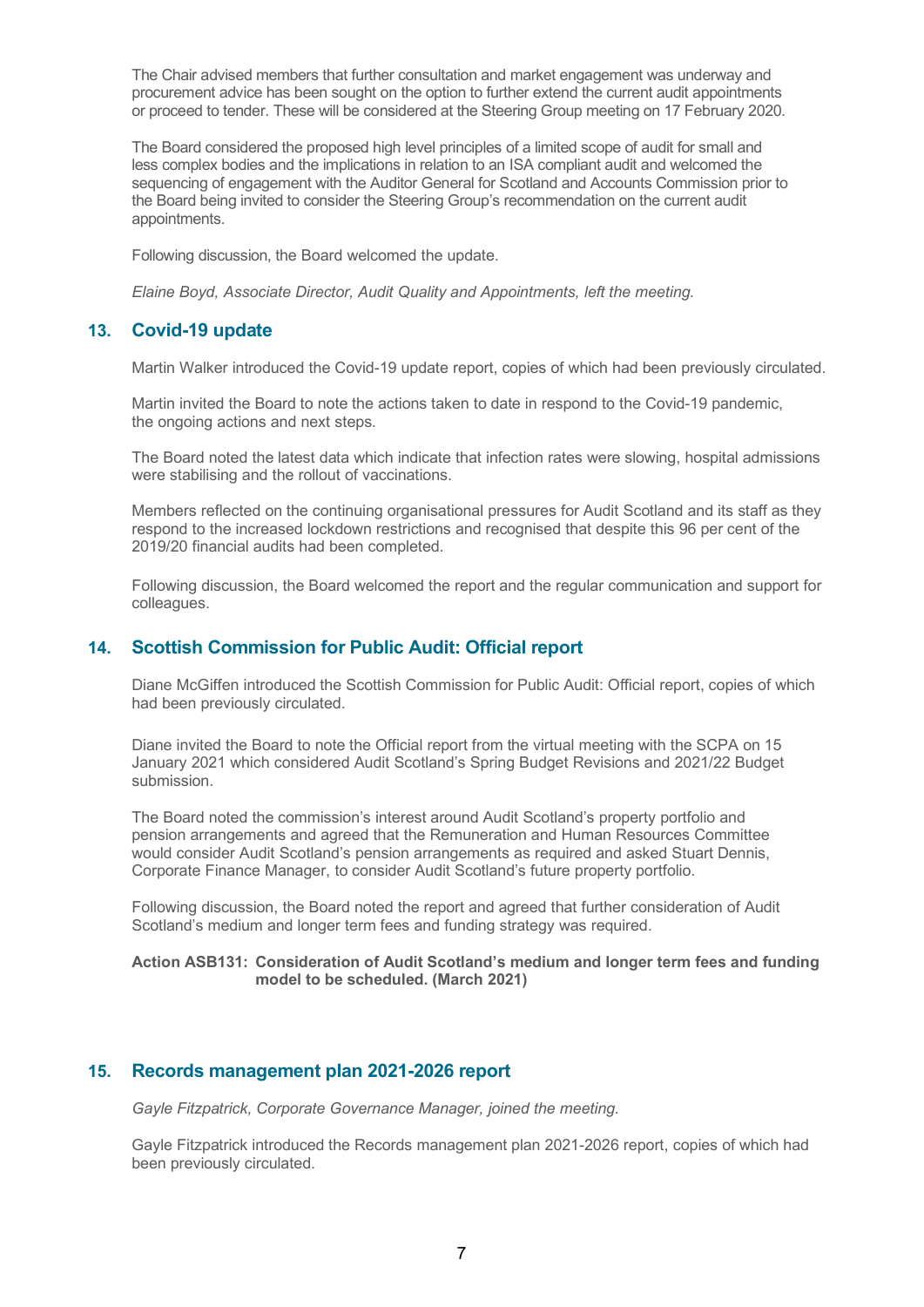Gayle invited the Board to consider and approve submission of the new joint Records Management Plan on behalf of the Auditor General for Scotland, Accounts Commission and Audit Scotland to the National Records of Scotland by 29 January 2021.

The Board considered the annual review process undertaken of related policies and the two most recent ISO recertification audits which had resulted in no recommendations for improvement. The Board also noted the process for the confidential storage and destruction arrangements of documents while working virtually and welcomed further engagement by the Corporate Governance team with the Secretary and the Accounts Commission on governance matters.

Following discussion, the Board approved the updated Records Management Plan for submission to the National Records for Scotland by 29 January 2021.

Following discussion, the Board welcomed the report and approved the submission of the Records Management Plan to National Records of Scotland.

#### **Action ASB132: The approved Records Management Plan 2021-26 to be submitted to the National Records of Scotland. (January 2021)**

*Gayle Fitzpatrick left the meeting.*

#### **16. Any other business**

Diane McGiffen shared with members a summary of the annual stakeholder engagement survey which is scheduled to come to the Board at its meeting on 24 March 2021.The Board welcomed the summary and the positive assurance this provided in light of forthcoming Parliamentary changes and anticipated challenges for public audit in Scotland.

There was no further business.

#### **17. Publication of papers**

The Board considered and agreed the publication of the reports with the exception of item 12 (New audit appointments update report) due to the commercially sensitive information contained therein and item 15 Records Management Plan as this was due to future publication.

# **18. Review of meeting**

The members welcomed the quality, content and comprehensive nature of the reports in supporting helpful consideration and detailed discussion.

The Chair thanked everyone for their contributions.

#### **19. Date of next meeting: 24 March 2021**

The members noted the next meeting of the Audit Scotland Board is scheduled for 24 March 2021.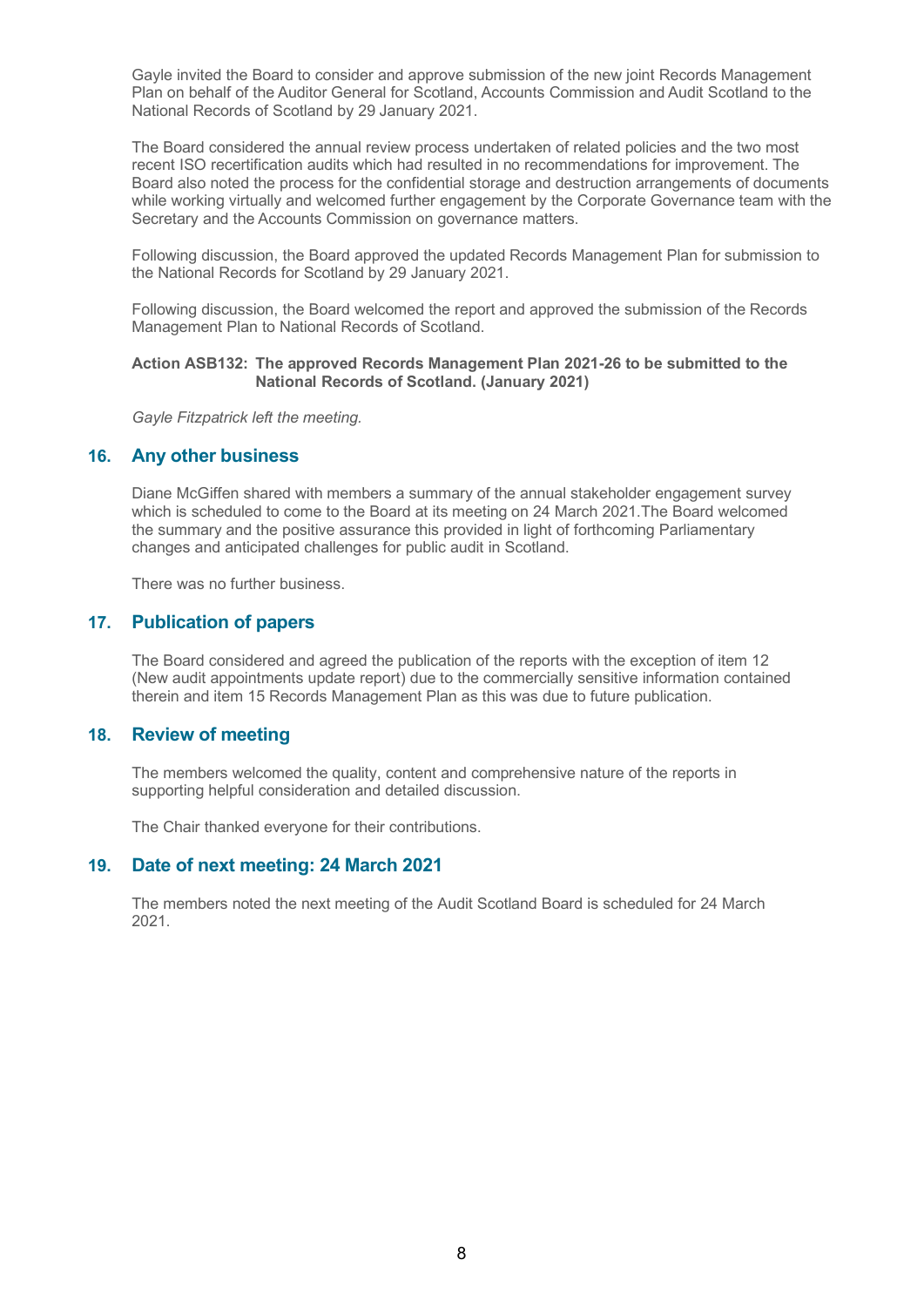# **APPENDIX 2**

# Agenda

# **VAUDIT** SCOTLAND

# Wednesday 24 March 2021 at 10.00am

# By Teams

- **1.** Private meeting of Board members
- **2.** Welcome and apologies
- **3.** Declarations of interests
- **4.** Items to be taken in private **For approval**

# **Standing items**

|                | <b>5.</b> Chair's report – verbal update                             | For information |
|----------------|----------------------------------------------------------------------|-----------------|
| 6.             | Accountable Officer's report – verbal update                         | For information |
| 7.             | Accounts Commission Chair's report - verbal update                   | For information |
| $\mathbf{8}$ . | Review of minutes:                                                   |                 |
|                | Board meeting: 27 January 2021<br>$\overline{\phantom{a}}$           | For approval    |
|                | Audit Committee meeting: 4 November 2020<br>$\overline{\phantom{0}}$ | For information |
| 9.             | Governance arrangements: Review of Standing Orders                   | For information |
|                | <b>10.</b> Review of action tracker                                  | For information |
|                | 11. Covid-19 update                                                  | For information |

# **Strategic priorities**

| <b>12.</b> Strategic improvement programme |                 |
|--------------------------------------------|-----------------|
|                                            | For information |
| - Digital audit strategy                   | For discussion  |
| - Digital services strategy                | For approval    |

# **Business planning, performance and governance**

| <b>13.</b> Operational budget 2021/22                            | For approval    |
|------------------------------------------------------------------|-----------------|
| <b>14.</b> Q3 Financial performance report                       | For information |
| <b>15.</b> Q3 Corporate performance report                       | For information |
| <b>16.</b> Best Companies survey results                         | For information |
| <b>17.</b> Financial devolution and constitutional change update | For information |
| <b>18.</b> Corporate governance review of Board arrangements     | For approval    |
| <b>19.</b> Data protection policy                                | For approval    |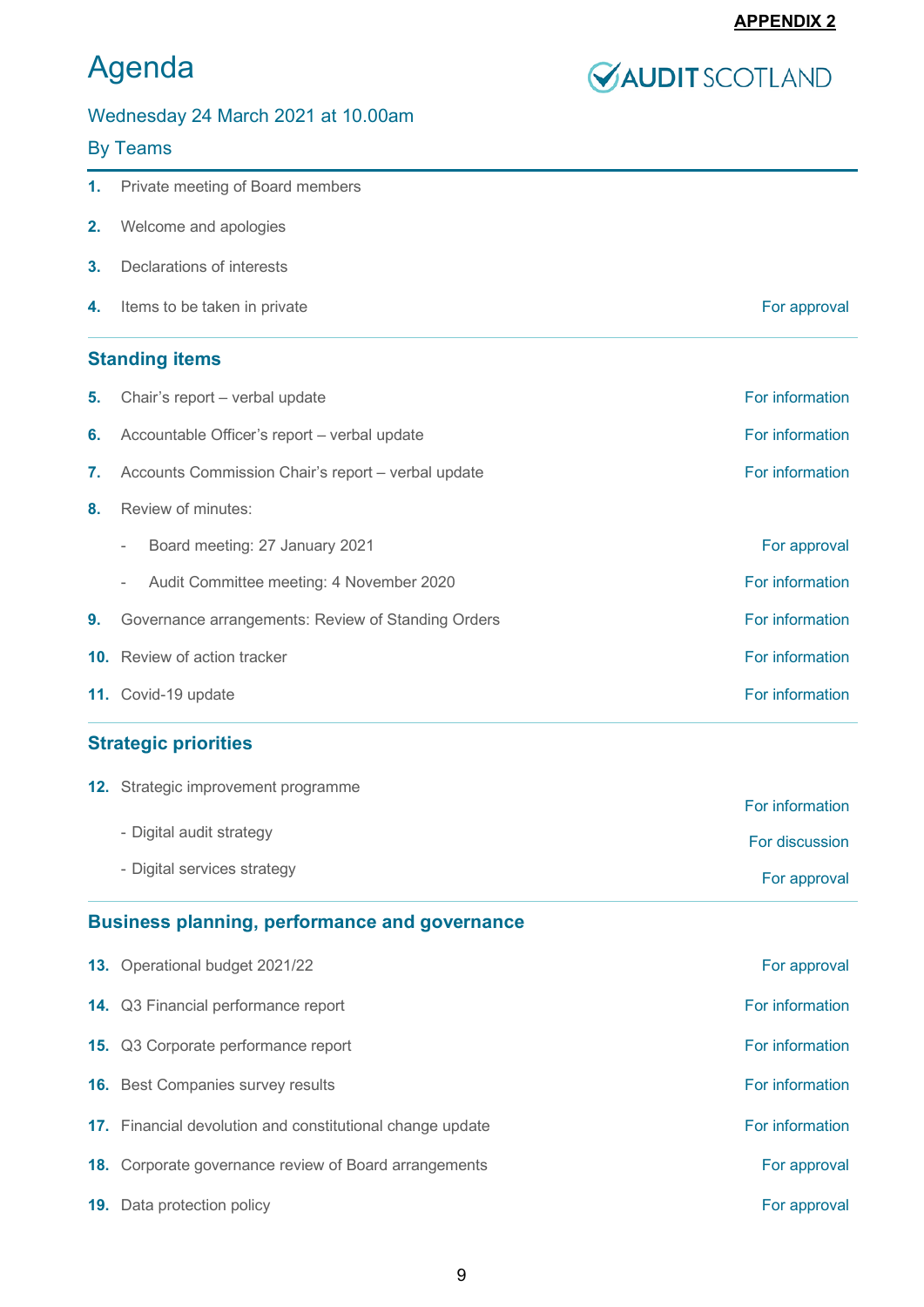# **Conclusion**

- **20.** Any other business
- **21.** Review of meeting
- **22.** Date of next meeting: 19 May 2021

# **Items to be taken in private**

| 23. New audit appointments update                                                                             | For information/<br>approval |
|---------------------------------------------------------------------------------------------------------------|------------------------------|
| Iltem to be taken in private to support the effective conduct of<br>business, commercial sensitivity)         |                              |
| <b>24.</b> Proposed equalities outcomes 2021-2025                                                             | For discussion               |
| Item to be taken in private to support the effective conduct of<br>business, intended for future publication] |                              |
| 25. 2020 Stakeholder engagement report                                                                        | For information              |
| Item to be taken in private to support the effective conduct of<br>business]                                  |                              |
| <b>26.</b> 2020/21 Annual report                                                                              | For discussion               |
| Item to be taken in private to support the effective conduct of<br>business, intended for future publication] |                              |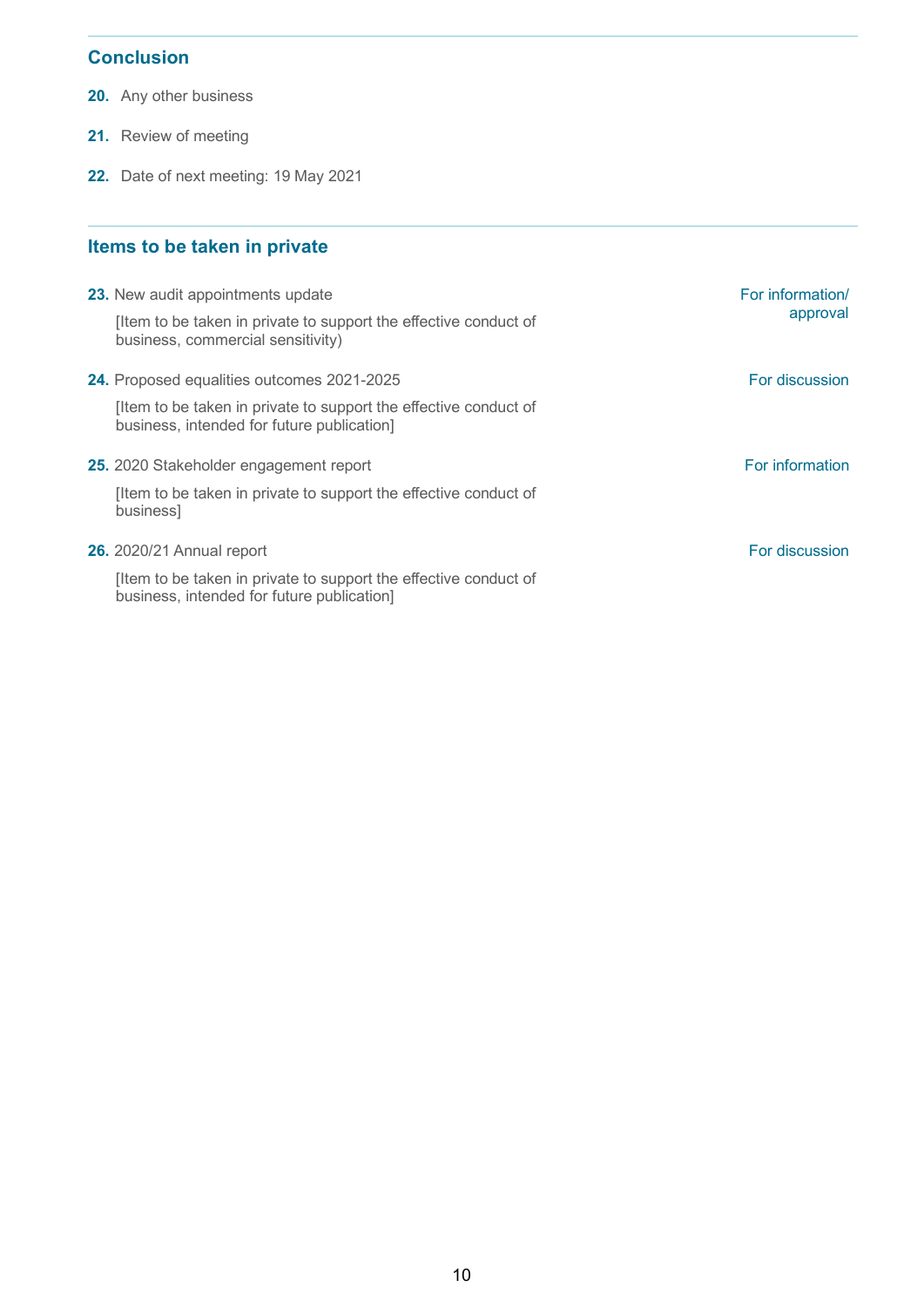

# **MEETING: 15 APRIL 2021**

# **REPORT BY: INTERIM CHAIR OF ACCOUNTS COMMISSION**

# **INTERIM CHAIR'S UPDATE REPORT**

#### **Purpose**

1. This report provides an update on the engagements and work of the Interim Chair of the Accounts Commission.

#### **Engagement and Audit Scotland business**

2. The engagements and work in the period from 1 to 31 March have been as follows:

#### *Audit Scotland Board and Committee meetings*

- 3 March Audit Committee and Remuneration and Human Resources Committee (RemCo) meetings. The main items discussed were:
	- $\circ$  RemCo 2021 Reward strategy report; the Diversity and Equality inclusion update report; and the People Strategy and Workforce Plan.
	- $\circ$  Audit Committee Audit delivery 2019/20; Audit quality update; Q3 Financial performance report; a number of Internal and External Audit reports; review of Risk Management Framework; review of risk register; Annual review of business continuity arrangements 2021 and Governance updates.
- 10 March Audit Scotland Board development discussion with Judith Strange, external consultant, in advance of workshops scheduled for 31 March and 10 May.
- 24 March Audit Scotland Board Meeting. The main items of substance discussed were the outcome from the Review of Governance arrangements; Strategic Improvement Programme update; Business planning, performance and governance; an update on the New Audit Appointments project; 2020/21 Annual report; Proposed equalities outcomes 2021-2025 and 2020 Stakeholder engagement report. Copies of the key papers have been loaded onto the Commission's SharePoint site and brought to members attention.
- 31 March Audit Scotland Board development workshop.

#### *Audit Scotland engagement*

- 3/8 March Shortlisting and interviews for Interim Controller of Audit.
- 4 March Monthly catch up with Diane McGiffen, Chief Operating Officer.
- 4 March Catch up with David Blattman, HR & OD Manager.
- 15 March Catch up with Fraser McKinlay, outgoing Controller of Audit and Director of Performance and Best Value, to discuss his thoughts on the role of the Controller of Audit.
- 17 March Catch up with Stephen Boyle, Auditor General for Scotland and Accountable Officer, Audit Scotland.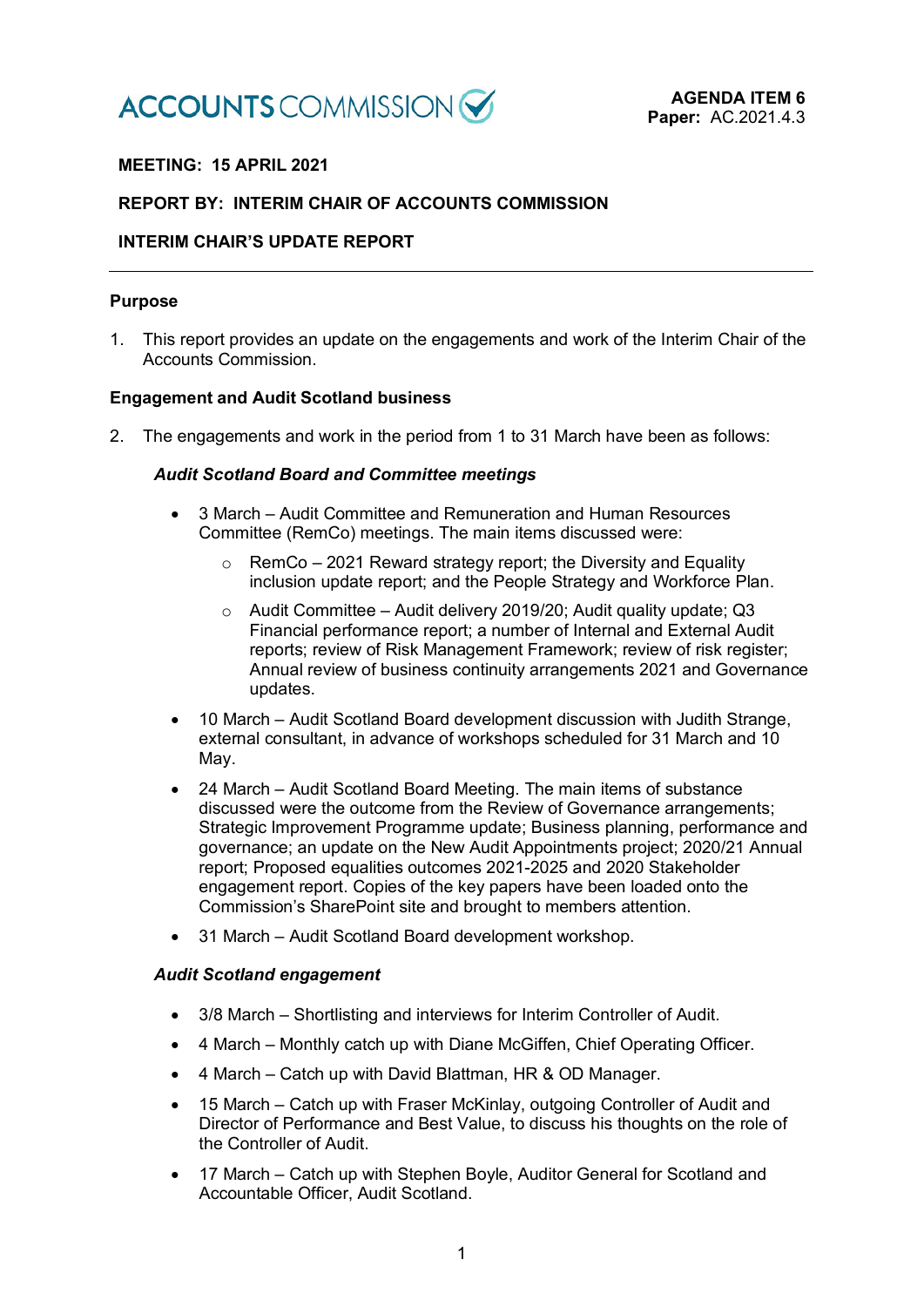- 17 March New Audit Appointments Steering Group meeting.
- Feedback discussions with Audit Scotland colleagues on Interim Controller of Audit interviews.

# *External engagement*

- 2 March Strategic Scrutiny Group pre meeting with Fiona Duncan, Chair of The Promise Oversight Board, and Mark Roberts, Audit Director and Strategic Scrutiny Group Secretary.
- 9 March Strategic Scrutiny Group Meeting update will be shared with members at the May Commission meeting.
- 17/18 March Accounts Commission Roundtables. Update email from Lucy Carter, Policy Manager, shared with members on 23 March 2021.
- 23 March Observation of Scottish Council for Voluntary Organisations board meeting with Tim McKay, Interim Deputy Chair. This was an action to support our development.
- 24 March Introductory meeting with David Robb, new Interim Director for Local Government & Communities at Scottish Government.
- 31 March Catch up with Brenda Campbell, Deputy Director for Local Government at Scottish Government, to provide an update on the Commission work programme and strategy and discuss ongoing changes in the Civil Service.

# **Commission business, development and support**

- 3. Commission business has been as follows:
	- Weekly catch ups with Paul Reilly, Secretary to the Commission, and Jillian Elgin, Executive Assistant.
	- 2 March Preparatory meeting for March Commission meeting with Paul Reilly and Tim McKay.
	- 10 March Accounts Commission pre meeting with Commission members.
	- 10 March Monthly sponsor catch up with Tim McKay and Local Government Overview team to discuss the approach, timing, and emerging messages for the Local Government Overview due for publication in May.
	- 10 March Strategic Improvement Programme catch up with Fraser McKinlay, Martin Walker, Associate Director, Corporate Performance and Risk, and Paul Reilly, Commission Secretary.
	- 11 March Accounts Commission meeting.
	- 11 March Commission Insight session.
	- 15 March Catch up with Tracey Bray, Senior Business Partner, HR & OD.
	- 16 March Catch up with Tim McKay.
	- 18 March Forward Planning meeting with Tim McKay, Paul Reilly, Lucy Carter and Jillian Elgin, Commission Support Team.
	- 18 March Preparatory meeting for Education outcomes media with Patrick McFall, Communications Adviser.
	- 22 March Education outcomes media with Patrick McFall.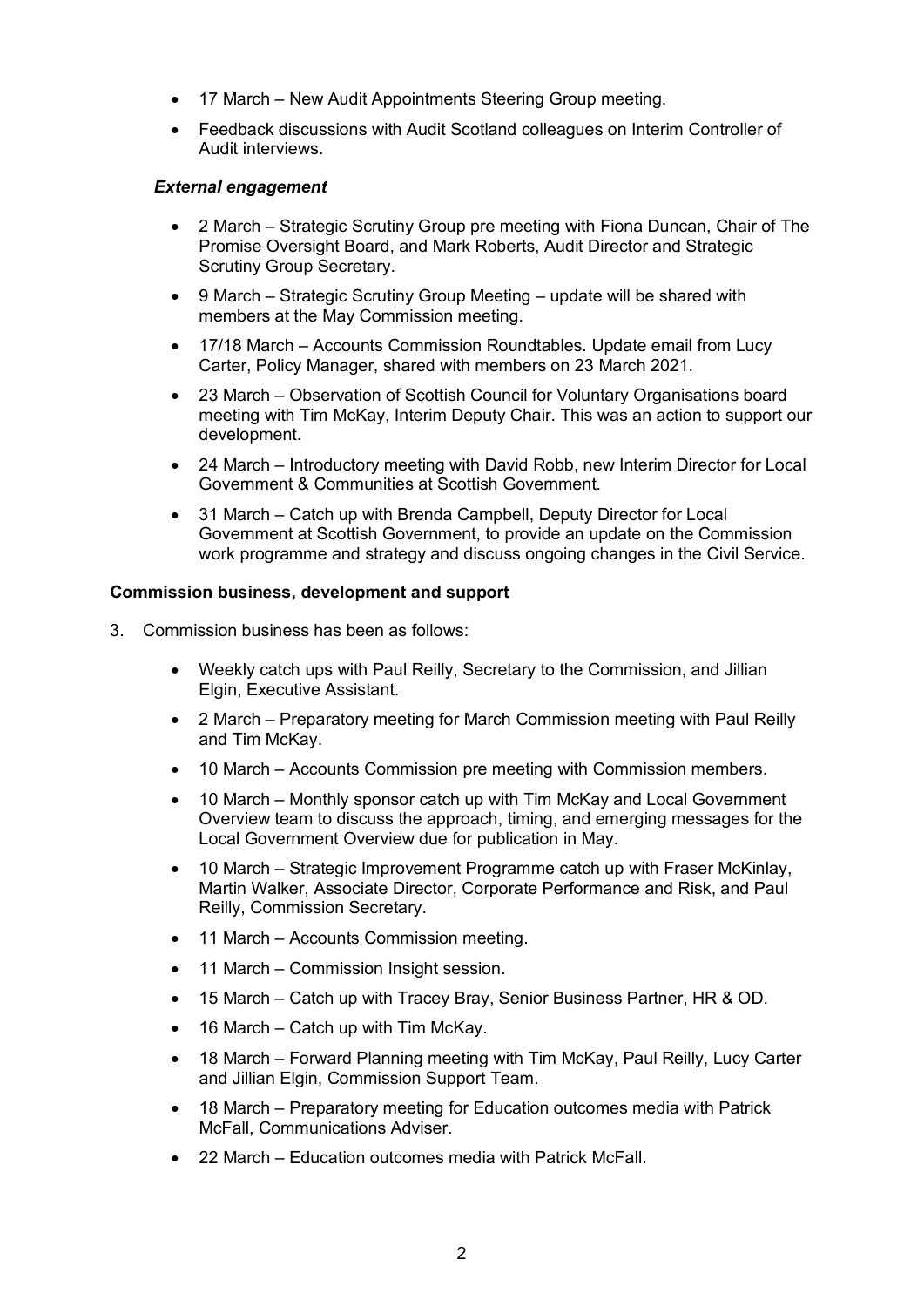- 30 March Best Value Working Group meeting. Updates are shared with Commission members at each monthly Commission meeting as a standing item on our agenda.
- 31 March Strategic Scrutiny Group follow-up meeting with Gemma Diamond, Mark Roberts, Strategic Scrutiny Group Secretaries, and Mark McCabe, Audit Manager.
- 31 March Communications monthly catch up meeting with Paul Reilly, Lucy Carter, Craig Flannigan and Joanna Mansell, Communications Team, to discuss Accounts Commission communications, engagement and public profile.
- 31 March Monthly sponsor catch up and draft report discussion with Tim McKay and Local Government Overview team to discuss the approach, timing, and emerging messages for the Local Government Overview due for publication in May.
- 31 March Preparatory meeting with Carol Calder, Senior Audit Manager, to discuss Regional Networks of Registered Tenant Organisations and their enquires.
- 4. Other areas of work have included:
	- Working on the recruitment for the Interim Controller of Audit appointment.
	- Research and preparation for media and promotion for Education outcomes report.
	- Preparation for the Audit Scotland Board development workshop.

# **Forthcoming activities**

- 5. My forthcoming engagement activities include:
	- Weekly catch ups with Paul Reilly and Jillian Elgin.
	- 1 April Strategic Scrutiny catch up with Brian McInulty, Chair of Strategic Operational Group, and Mark Roberts, Strategic Scrutiny Group Secretary.
	- 1 April Action Tracker review meeting with Paul Reilly, Jillian Elgin and Lucy Carter.
	- 1 April Digital Strategy catch up with David Robertson, Digital Services Manager, in preparation for his update to the Commission in May.
	- $\bullet$  5 9 April Annual leave.
	- 12 April Regular catch up with Alan Alexander, Audit Scotland Board Chair.
	- 13 April Antony Clark, new Interim Controller of Audit.
	- 14 April Accounts Commission pre meeting.
	- 14 April Best Value Working Group.
	- 14 April Forward Planning meeting.
	- 14 April Catch up with Caroline Gardner.

# **Conclusion**

- 6. The Commission is invited to:
	- a) note this report and enquire about any areas of interest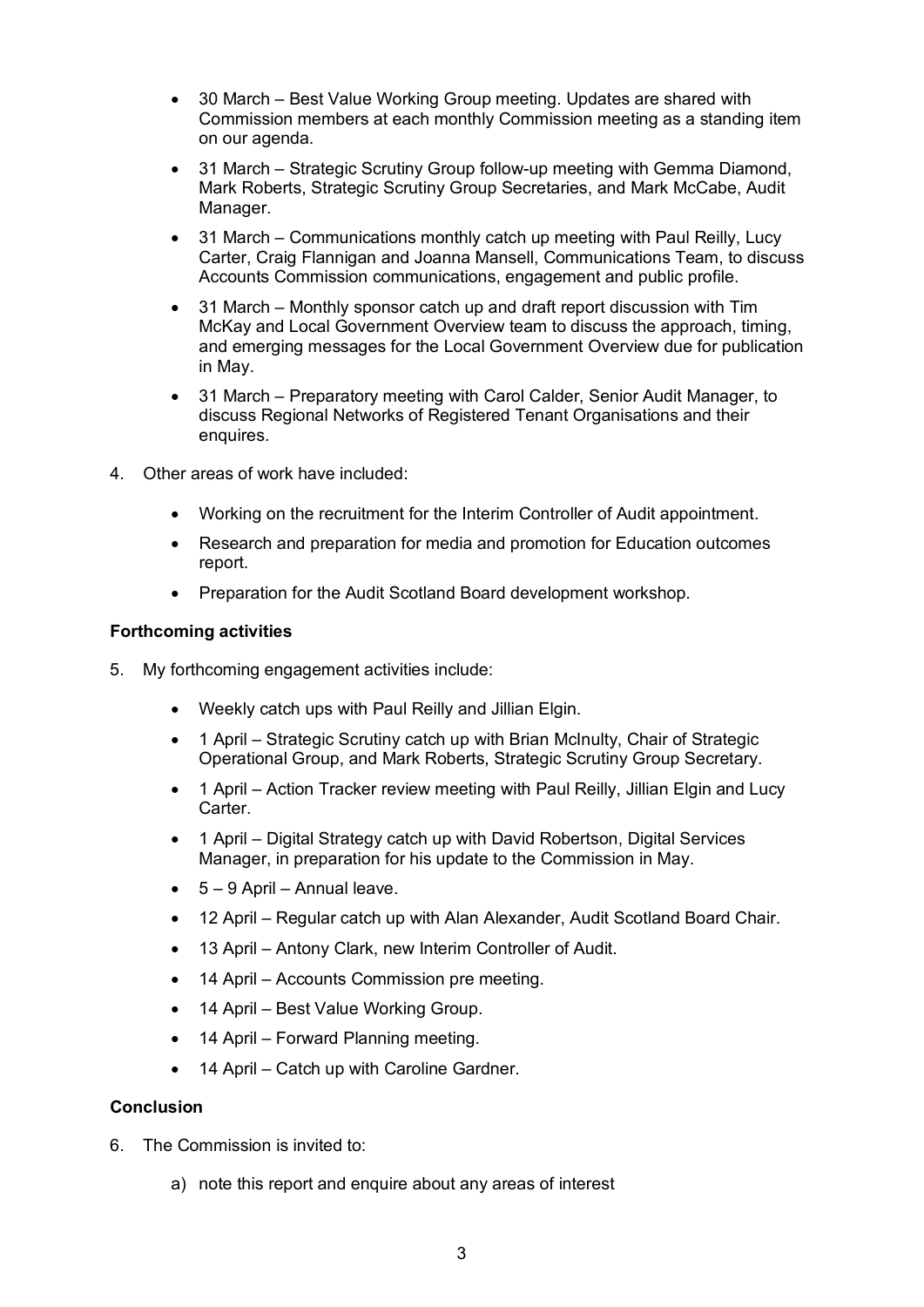b) consider whether there are any changes that they would wish to see to the format and content of the report for the future.

**Elma Murray Interim Chair 5 April 2021**